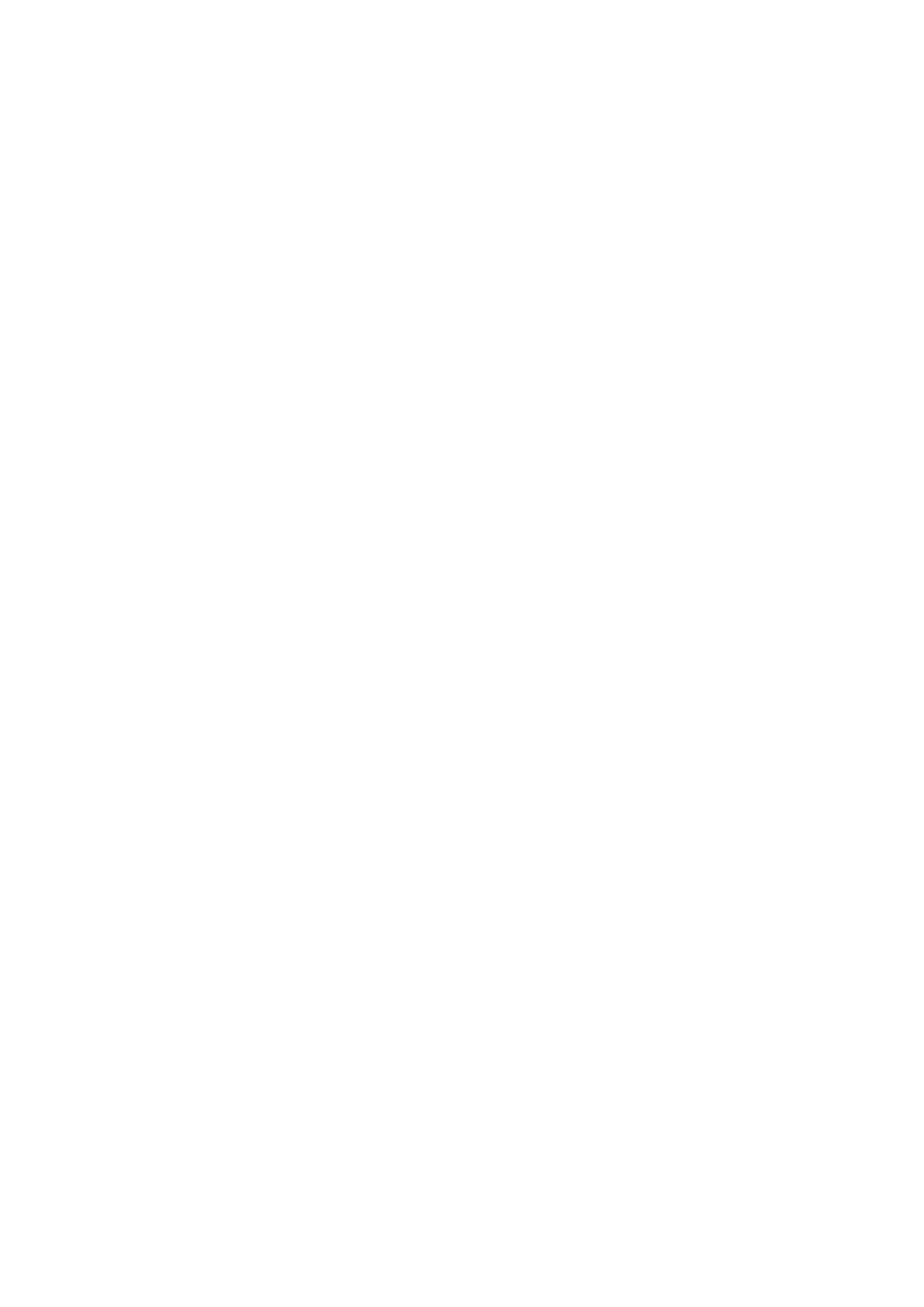# Muge 150th:

# *The 150th Anniversary of the Discovery of Mesolithic Shellmiddens—Volume 1*

Edited by

Nuno Bicho, Cleia Detry, T. Douglas Price and Eugénia Cunha

Cambridge **Scholars** Publishing

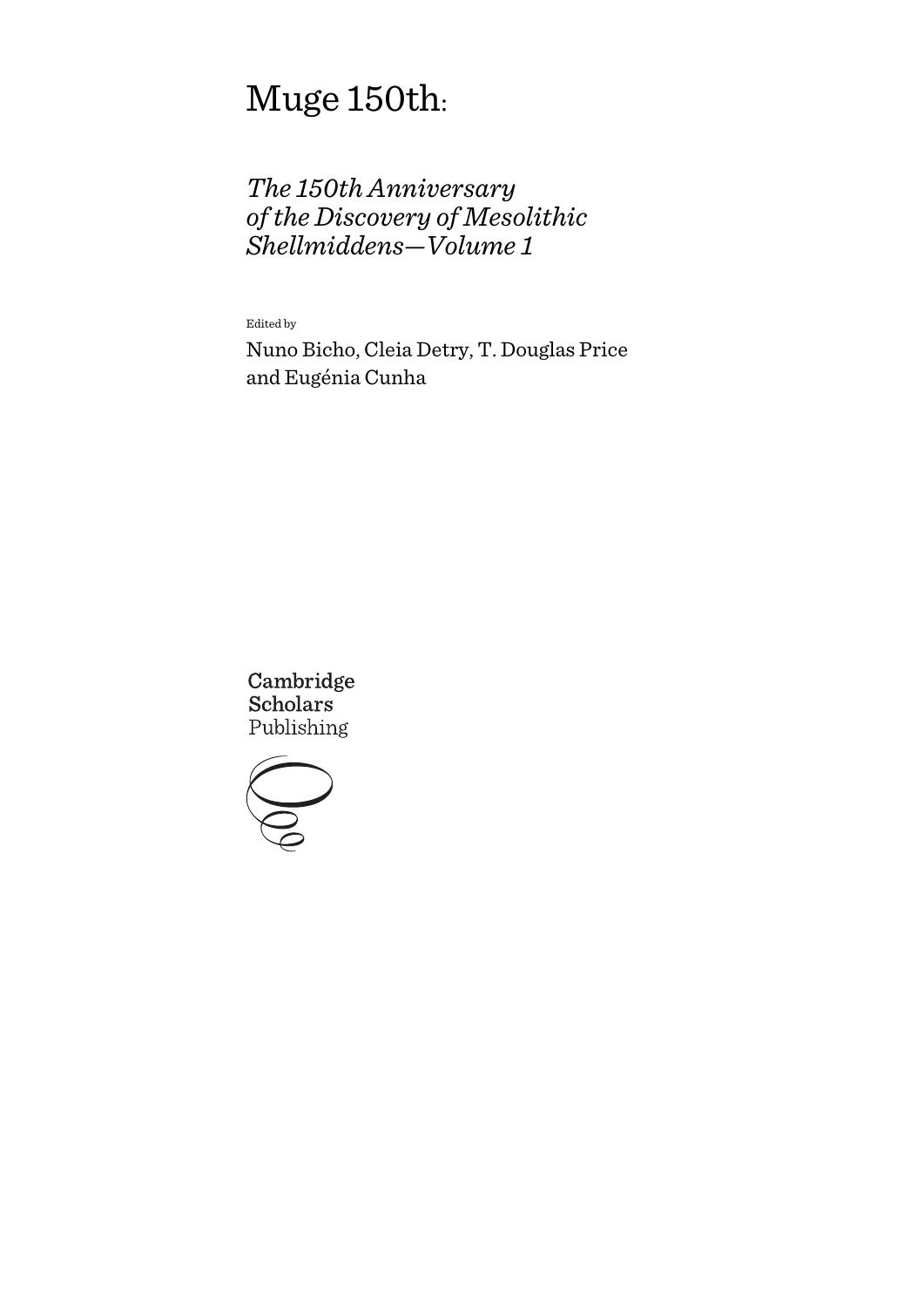Muge 150th: The 150th Anniversary of the Discovery of Mesolithic Shellmiddens— Volume 1

Edited by Nuno Bicho, Cleia Detry, T. Douglas Price and Eugénia Cunha

This book first published 2015

Cambridge Scholars Publishing

Lady Stephenson Library, Newcastle upon Tyne, NE6 2PA, UK

British Library Cataloguing in Publication Data A catalogue record for this book is available from the British Library

Copyright © 2015 by Nuno Bicho, Cleia Detry, T. Douglas Price and Eugénia Cunha and contributors

All rights for this book reserved. No part of this book may be reproduced, stored in a retrieval system, or transmitted, in any form or by any means, electronic, mechanical, photocopying, recording or otherwise, without the prior permission of the copyright owner.

ISBN (10): 1-4438-8007-8 ISBN (13): 978-1-4438-8007-7

As a two-volume set: ISBN (10): 1-4438-8376-X ISBN (13): 978-1-4438-8376-4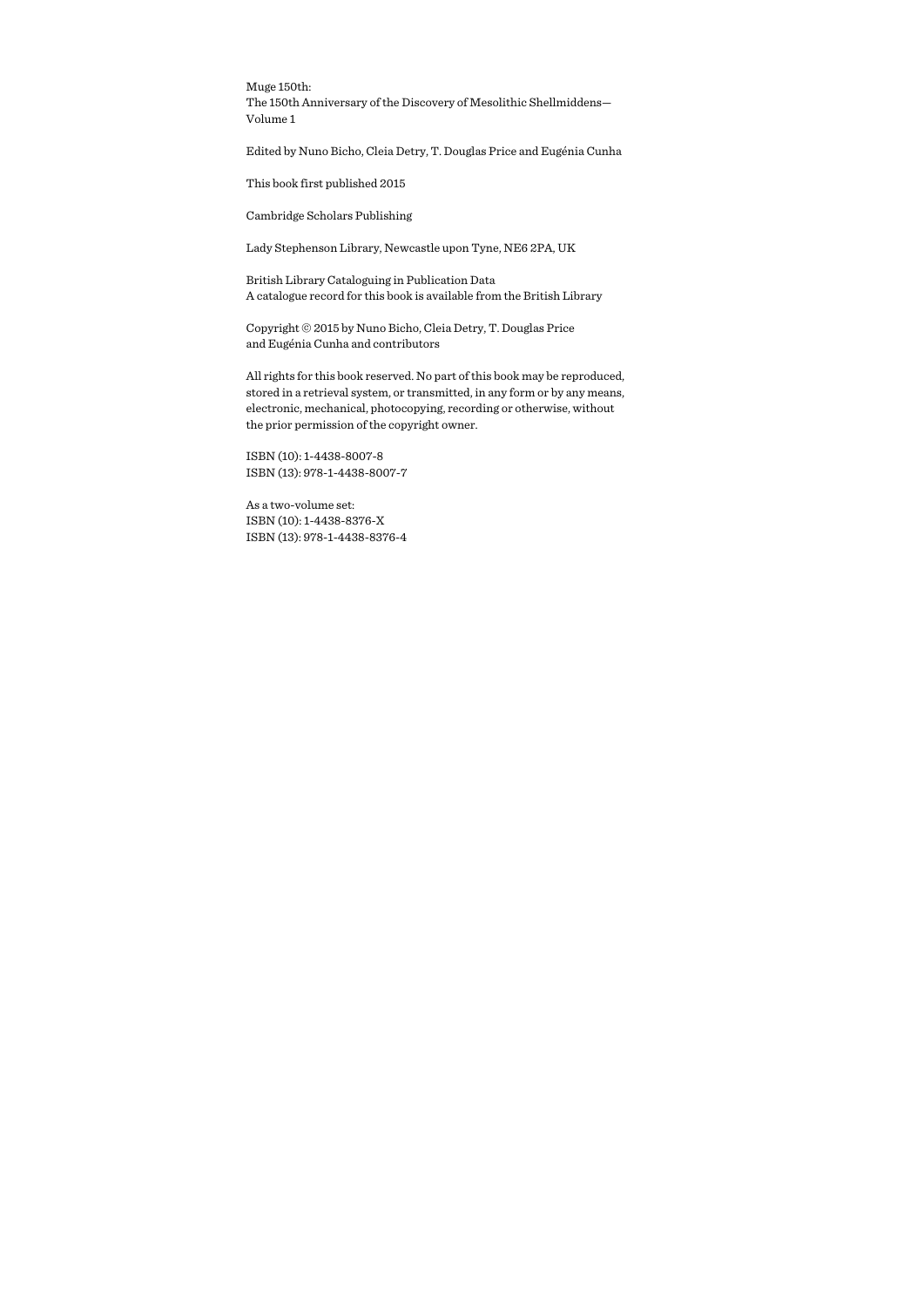# TABLE OF CONTENTS

| Carlos Ribeiro and Francisco António Pereira da Costa: Dawn<br>of the Mesolithic Shell Middens of Muge (Salvaterra de Magos)<br>João Luís Cardoso |
|---------------------------------------------------------------------------------------------------------------------------------------------------|
| The Archaeological Excavations at Muge Shell Middens in the 1930's:<br>A New Contribution to the History of its Investigation<br>Ana Abrunhosa    |
| Sources for the Reconstruction of Cabeço da Arruda<br>Mary Jackes, David Lubell, Pedro Alvim and Maria José Cunha                                 |
| Cabeço da Arruda in the 1860s<br>Mary Jackes, David Lubell, H. Cardoso, José Anacleto<br>and Chris Meiklejohn                                     |
| Antler Debitage in Muge Shell Middens: The Collections<br>of the Geological Museum<br>Marina Almeida Évora                                        |
| Reading the Lithics in Flint of Cabeço dos Morros Shell Midden<br>Anabela Joaquinito                                                              |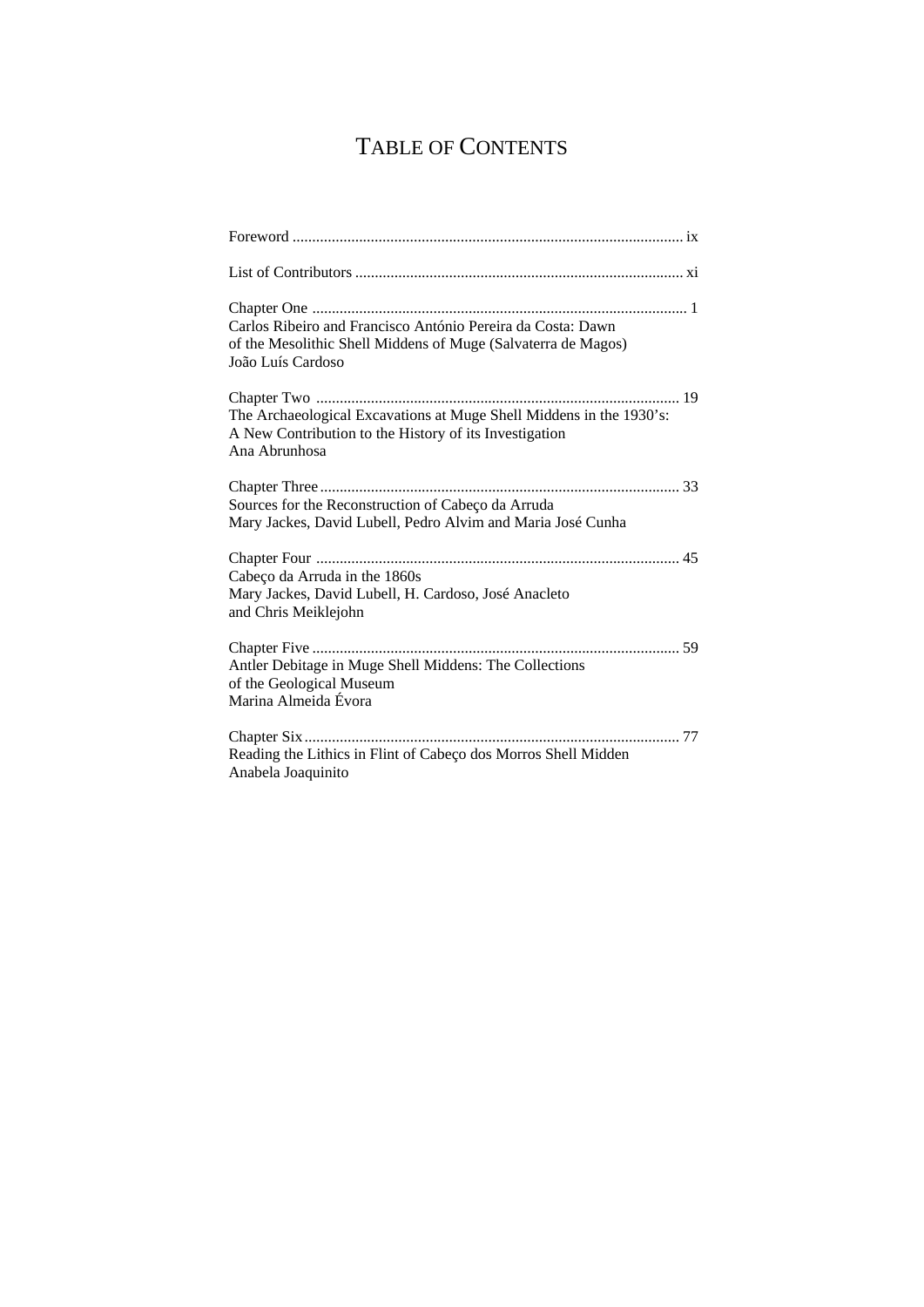#### vi Table of Contents

| Marine Invertebrates and Models of Economic Organization<br>of the Coastal Zone during the Mesolithic: French and Portuguese<br>Examples                                                                                    |  |
|-----------------------------------------------------------------------------------------------------------------------------------------------------------------------------------------------------------------------------|--|
| Catherine Dupont and Nuno Bicho                                                                                                                                                                                             |  |
| What's New? The Remains of Vertebrates from Cabeço da Amoreira-<br>2008-2012 Campaigns: Preliminary Data<br>Rita Dias, Cleia Detry and Alexandra Pereira                                                                    |  |
| Preliminary Techno-Typological Analysis of the Lithic Materials<br>from the Trench Area of Cabeço da Amoreira (Muge, Central Portugal)<br>João Cascalheira, Eduardo Paixão, João Marreiros, Telmo Pereira<br>and Nuno Bicho |  |
| New Functional Evidence for Human Settlement Organization<br>from the Mesolithic Site of Cabeço da Amoreira (Muge): Preliminary<br>Lithic Use-Wear Analysis                                                                 |  |
| João Marreiros, Juan Gibaja, Eduardo Paixão, Telmo Pereira,<br>João Cascalheira and Nuno Bicho                                                                                                                              |  |
| Raw Material Procurement in Cabeço da Amoreira, Muge, Portugal<br>Telmo Pereira, Nuno Bicho, João Cascalheira, Célia Gonçalves,<br>João Marreiros and Eduardo Paixão                                                        |  |
| The Midden Is On Fire! Charcoal Analyses from Cabeço da Amoreira<br>(Muge Shell Middens)<br>Patrícia Diogo Monteiro, Nuno Bicho and Lydia Zapata                                                                            |  |
| Fire and Death: Charcoal Analyses from Two Burials in Cabeço<br>da Amoreira (Muge Shell Middens)<br>Patrícia Diogo Monteiro and Olívia Figueiredo                                                                           |  |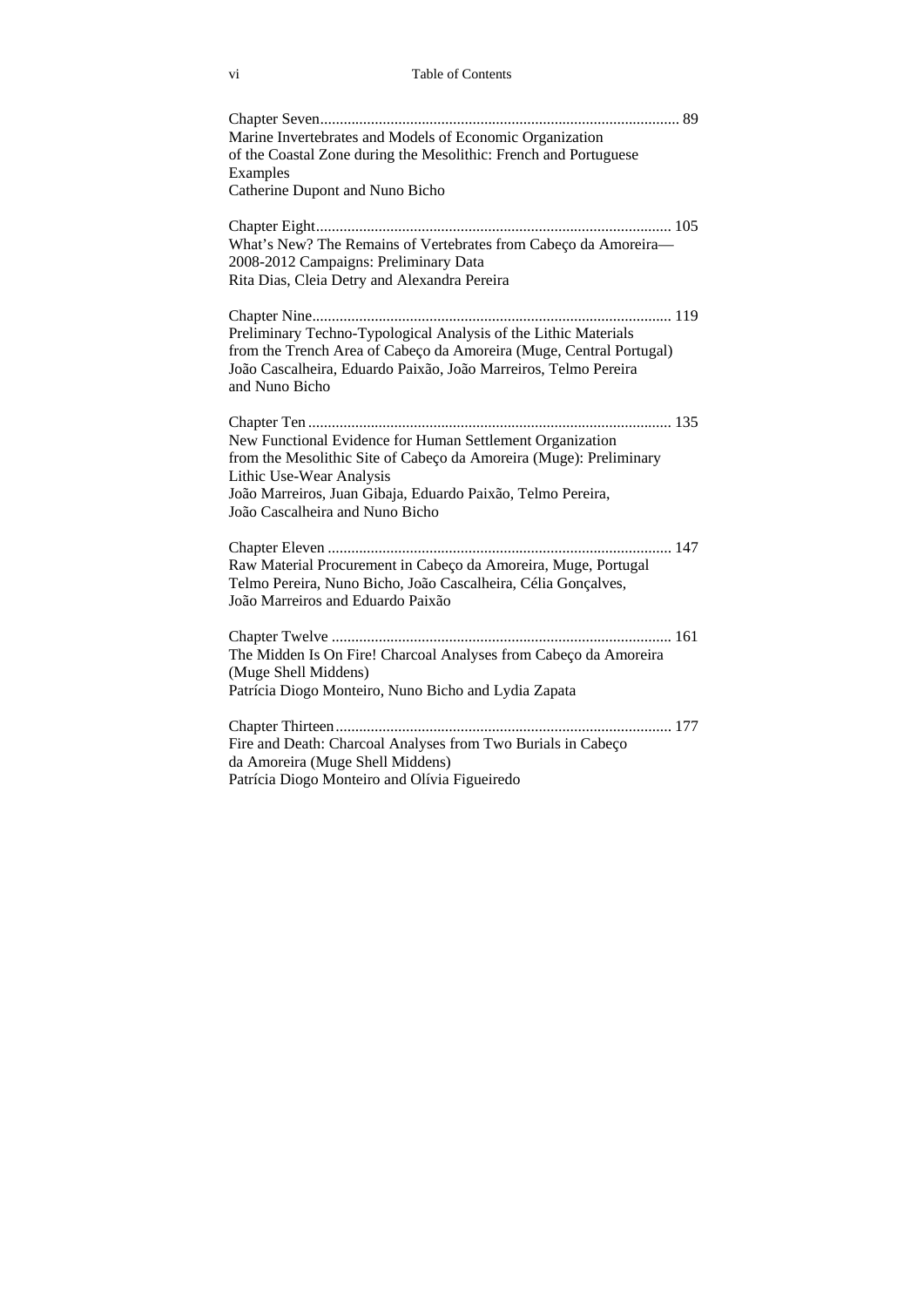| The Importance of New Methodologies for the Study of Funerary<br>Practices: The Case of Cabeço da Amoreira, a Mesolithic Shell Midden<br>(Muge, Portugal)<br>Olívia Figueiredo and Célia Gonçalves                                                                |  |
|-------------------------------------------------------------------------------------------------------------------------------------------------------------------------------------------------------------------------------------------------------------------|--|
| The Mesolithic Skeletons from Muge: The 21st Century Excavations<br>Maria Teresa Ferreira, Cláudia Umbelino and Eugénia Cunha                                                                                                                                     |  |
| Life in the Muge Shell Middens: Inferences from the New Skeletons<br>Recovered from Cabeço da Amoreira<br>Cláudia Umbelino, Célia Gonçalves, Olívia Figueiredo, Telmo Pereira,<br>João Cascalheira, João Marreiros, Marina Évora, Eugénia Cunha<br>and Nuno Bicho |  |
| Tracing Past Human Movement: An Example from the Muge Middens<br>T. Douglas Price                                                                                                                                                                                 |  |
| Cranial Morphology and Population Relationships in Portugal<br>and Southwest Europe in the Mesolithic and Terminal Upper Palaeolithic<br>Christopher Meiklejohn and Jeff Babb                                                                                     |  |
| The Late Mesolithic of Southwest Portugal: A Zooarchaeological<br>Approach to Resource Exploitation and Settlement Patterns<br>Peter Rowly Conwy                                                                                                                  |  |
| Living On the Edge of the World: The Mesolithic Communities<br>of the Atlantic Coast in France and Portugal<br>Grégor Marchand                                                                                                                                    |  |
| Settlement and Landscape: Poças de São Bento and the Local<br>Environment<br>Lars Larsson                                                                                                                                                                         |  |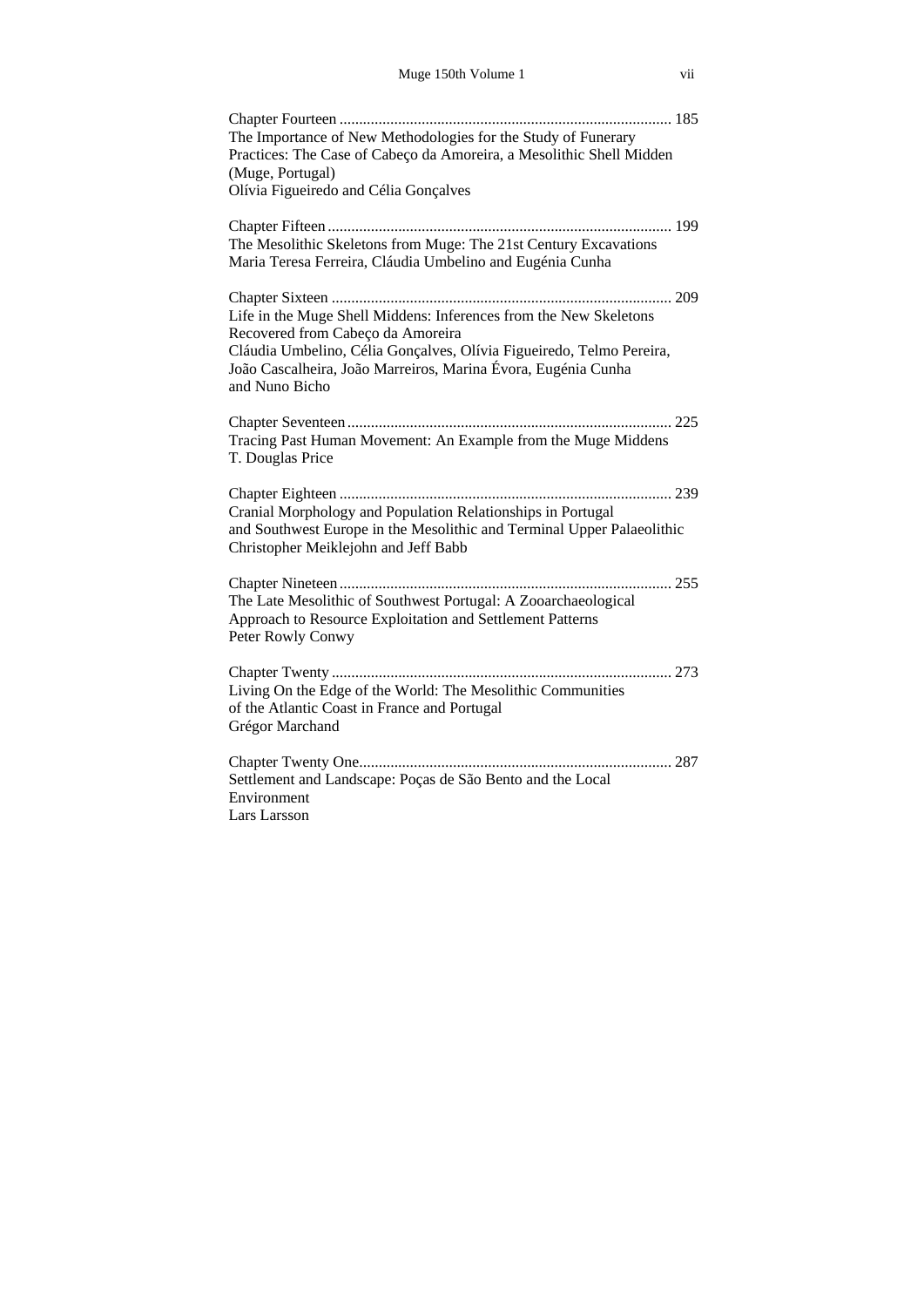viii Table of Contents

| At the Edge of the Marshes: New Approaches to the Sado Valley<br>Mesolithic (Southern Portugal)<br>Pablo Arias, Mariana Diniz, Ana Cristina Araújo, Ángel Armendariz<br>and Luis Teira                                                       |
|----------------------------------------------------------------------------------------------------------------------------------------------------------------------------------------------------------------------------------------------|
| Lithic Materials in the Sado River's Shell Middens: Geological<br>Provenance and Impact on Site Location<br>Nuno Pimentel, Diana Nukushina, Mariana Diniz and Pablo Arias                                                                    |
| High Resolution XRF Chemostratigraphy of the Poças de São Bento<br>Shell Midden (Sado Valley, Portugal)<br>Carlos Simões, Eneko Iriarte, Mariana Diniz And Pablo Arias                                                                       |
| New Preliminary Data on the Exploitation of Plants in Mesolithic Shell<br>Middens: The Evidence from Plant Macroremains from the Sado Valley<br>(Poças De S. Bento And Cabeço Do Pez)<br>Inés L. López-Dóriga, Mariana Diniz and Pablo Arias |
| Lithics in a Mesolithic Shell Midden: New Data from the Poças de São<br>Bento (Portugal)<br>Ana Cristina Araújo, Pablo Arias and Mariana Diniz                                                                                               |
| Pots for Thought: Neolithic Pottery in Sado Mesolithic Shell Middens<br>Mariana Diniz and Miriam Cubas                                                                                                                                       |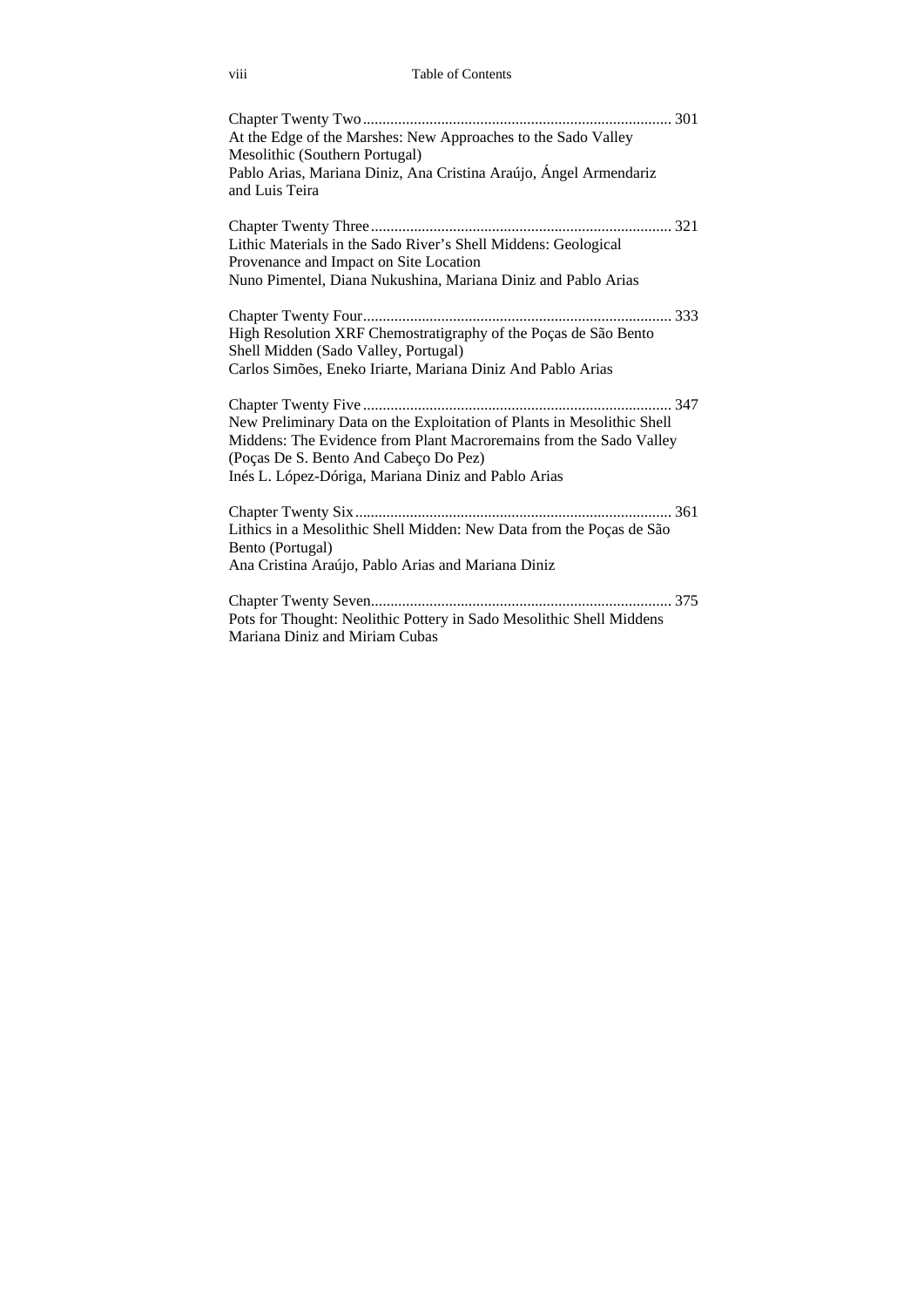### FOREWORD

In 1863, Carlos Ribeiro and his team from the Portuguese National Geologic Services discovered the first Mesolithic shell midden in the Muge area (central Portugal) in the Tagus Valley. In the following years and decades, a dozen or so of other similar sites were found in the region. In the following century the same pattern of discovery took place in the Sado Valley. The two Mesolithic complexes composed the main bulk of knowledge on the Iberian Mesolithic up to the end of the 20th century.

Those discoveries are well known internationally, not only due to the considerable effort that the Portuguese academics put forth for the international recognition of the importance of those sites, including the 1880 World Congress of Archaeology and Ethnology, but also due to the very high number of human burials (over 300) excavated during the last 150 years. Despite a century and half of research, until recently those sites were poorly known and very little data were analyzed and published, at least at the international level.

In 2013, celebrating 150 years of the discovery of the Muge Shellmiddens, we were able to organize an international conference, MUGE150th - The 150th Anniversary of the discovery of the Mesolithic Shell Middens, held in Salvaterra de Magos in March, 2013. There, recent results from the Mesolithic of both the Muge and Sado regions were presented, together with important and new results and data from Mesolithic research around Europe.

The proceedings of the MUGE150th - The 150th Anniversary of the discovery of the Mesolithic Shell Middens is organized in two volumes and includes most papers presented in the congress covering the Mesolithic sites from many regions in Europe, as well as a set of general syntheses on the state of the art on specific topics such as the use of Isotopes in diet determination and migration, plant use, and burial practices. In addition to these papers, there is also a set of papers on the general topic of shell middens.

Volume 1, now published by Cambridge Scholars Publishing, focuses only on the Mesolithic of the Muge and Sado Valleys, with a total of 27 chapters. The second volume, to be published soon, will integrate all the remaining papers, covering an array of topics and regions.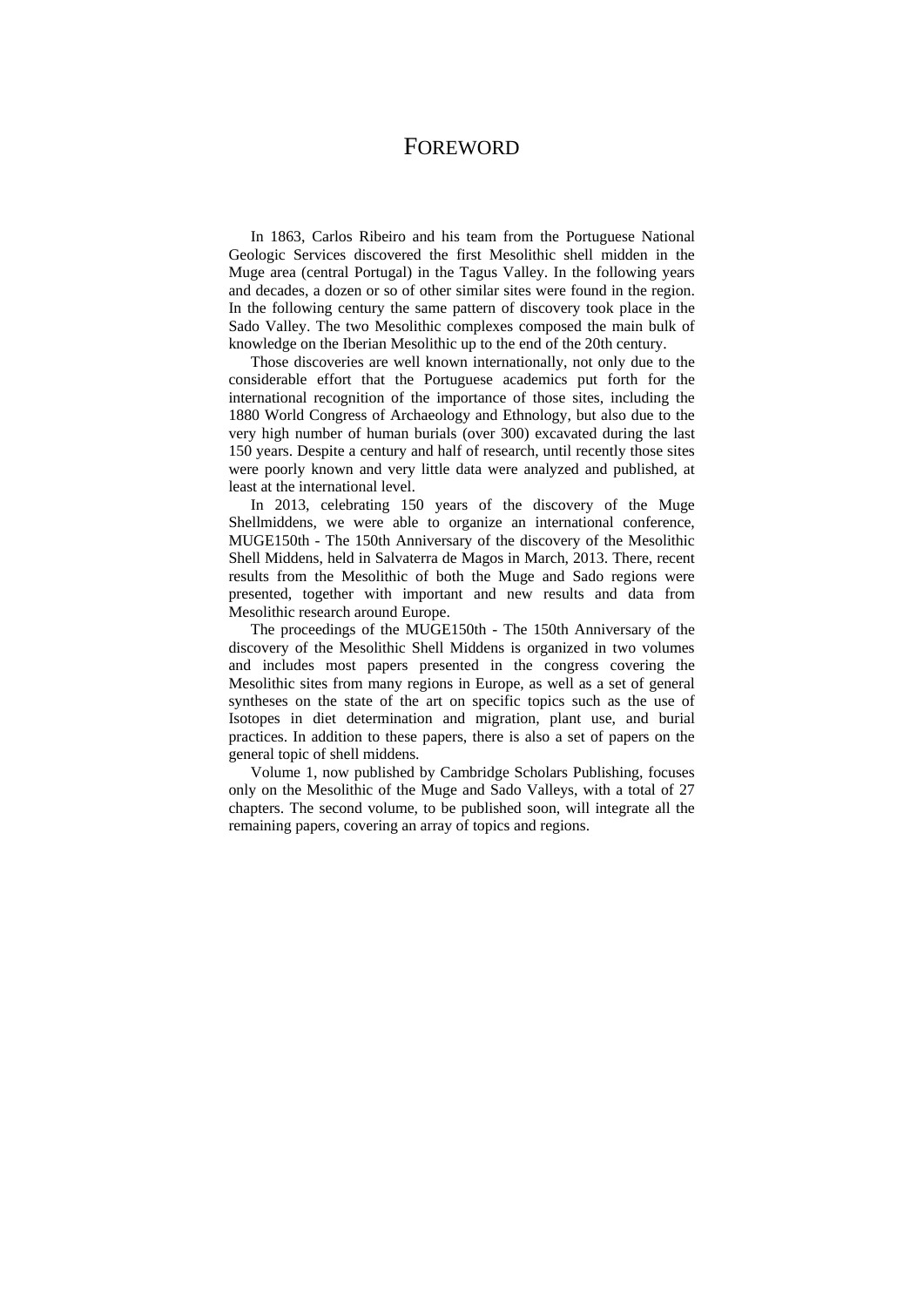#### x Foreword

The organization of the conference and the publication of the Proceedings was only possible due to the help of Casa Cadaval, where many of the Muge Shell Middens are located, the Câmara Municipal de Salvaterra de Magos, and the CIAS - Research Centre for Anthropology and Health, from the University of Coimbra.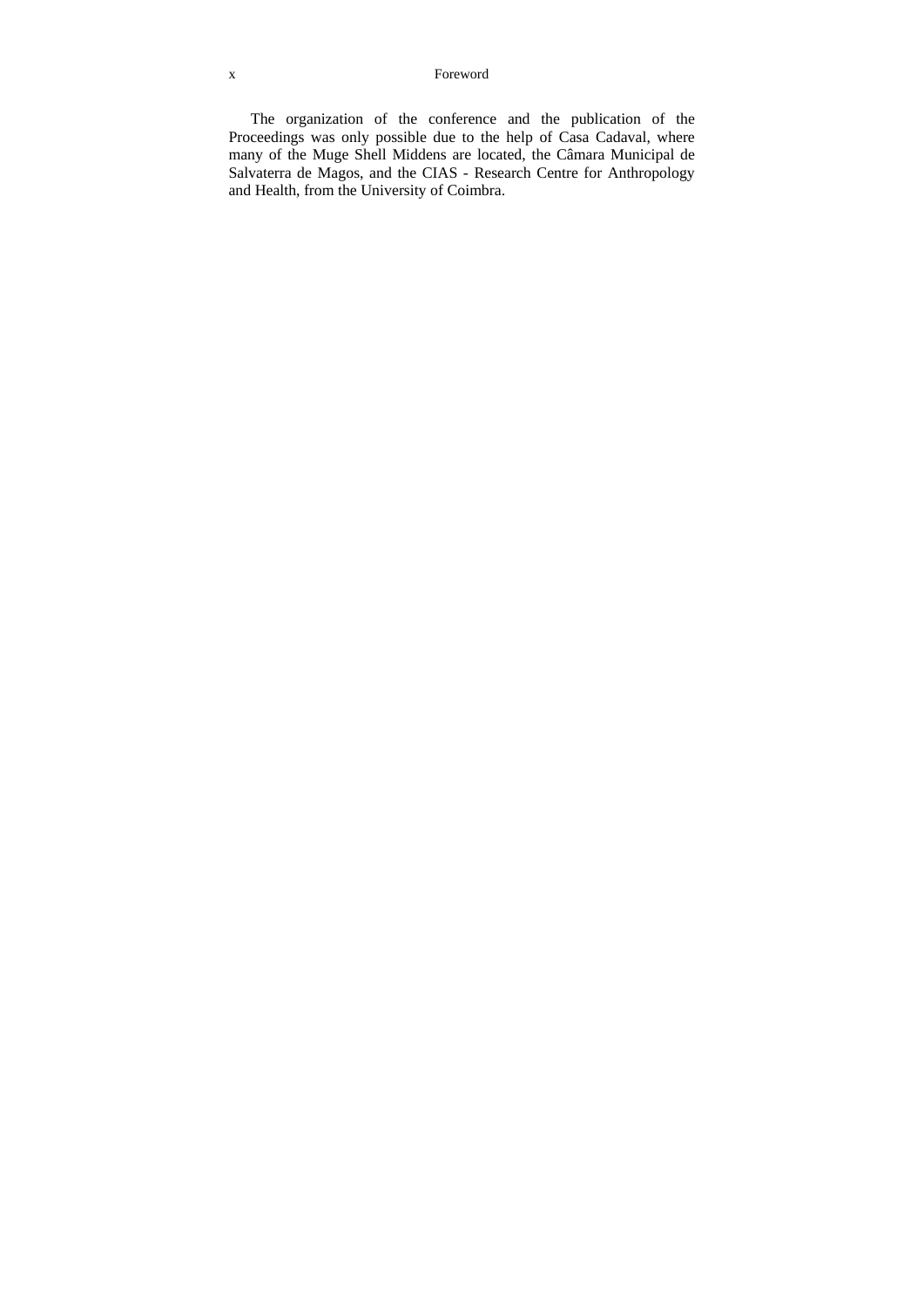### LIST OF CONTRIBUTORS

#### **Abrunhosa, Ana**

ICArEHB Faculdade das Ciências Humanas e Sociais Universidade do Algarve Campus Gambelas. 8005-139 Faro, Portugal ana.abrunhosa@gmail.com

#### **Alvim, Pedro**

Department of Archaeology, Durham University, Durham, UK, DH1 3LE pdro.alvim@gmail.com

#### **Anacleto, J.A.**

3Museu Geológico, Rua Academia das Ciências, Nº. 19 – 2º. 1249-280, Lisboa, Portugal. Jose.moita@lneg.pt

#### **Armendariz, Ángel**

Instituto Internacional de Investigaciones Prehistóricas (IIIPC), Universidad de Cantabria, Edificio Interfacultativo, Avda. de los Castros s/n, Santander 39005, Cantabria, Spain

#### **Araújo, Ana Cristina**

Direcção Geral do Património Cultural/LARC; EnvArch/CIBIO/InBIO acaraujo@dgpc.pt

#### **Arias, Pablo**

Instituto Internacional de Investigaciones Prehistóricas (IIIPC), Universidad de Cantabria, Edificio Interfacultativo, Avda. de los Castros s/n, Santander 39005, Cantabria, Spain pablo.arias@unican.es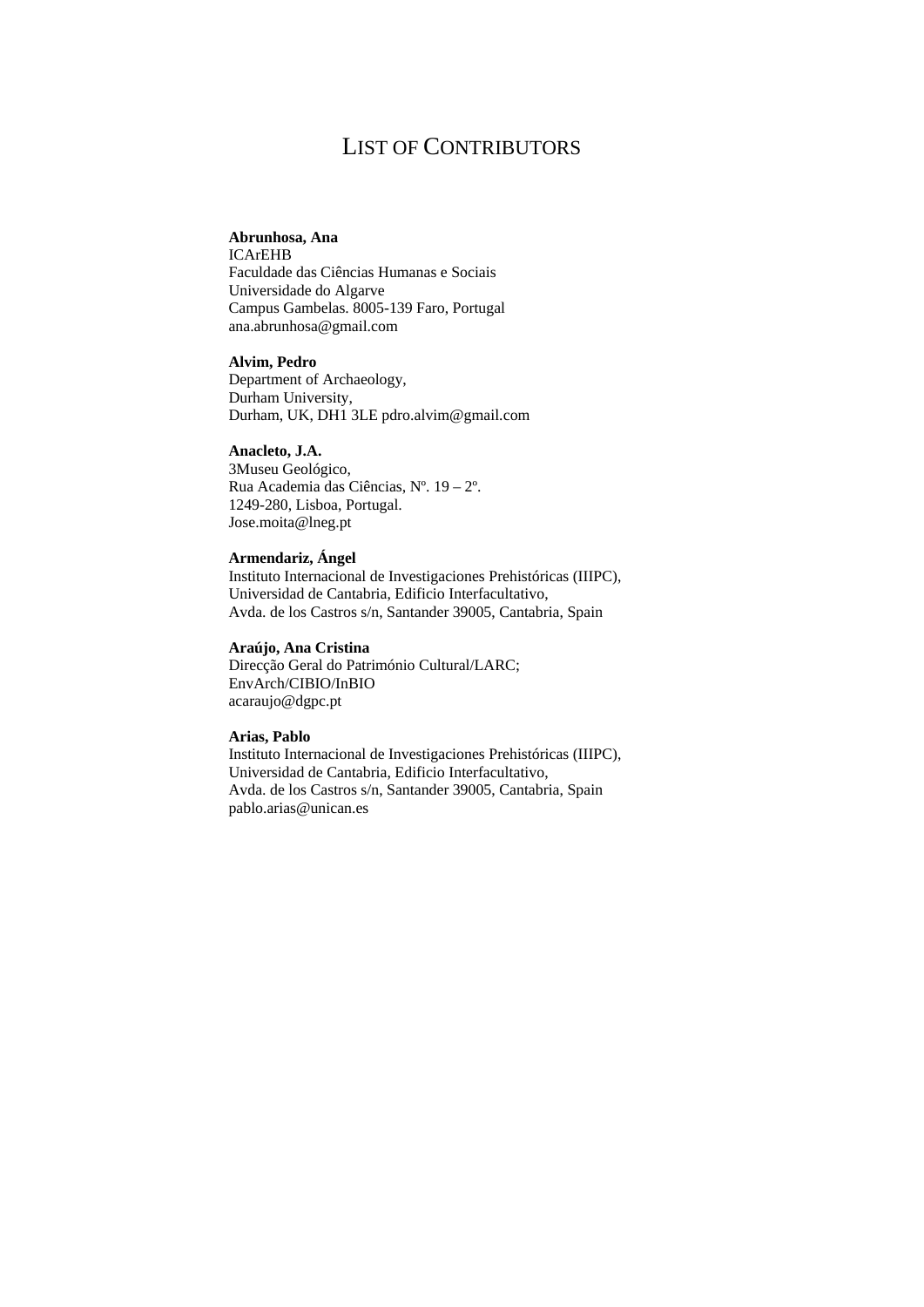#### **Babb, Jeff**

Department of Mathematics and Statistics, University of Winnipeg, Winnipeg, MB, R3B 2E9, Canada j.babb@uwinnipeg.ca

#### **Bicho, Nuno**

ICArEHB Faculdade das Ciências Humanas e Sociais Universidade do Algarve Campus Gambelas. 8005-139 Faro, Portugal. nbicho@ualg.pt

#### **Cardoso, H.F.V.**

Department of Archaeology, Simon Fraser University, Burnaby, BC, V5A 1S6, Canada. hcardoso@sfu.ca

#### **Cardoso, João Luís**

Universidade Aberta Centro de Estudos Arqueológicos do Concelho de Oeiras (Câmara Municipal de Oeiras) Centro de Arqueologia da Universidade de Lisboa cardoso18@netvisao.pt

#### **Cascalheira, João**

ICArEHB Faculdade das Ciências Humanas e Sociais Universidade do Algarve Campus Gambelas. 8005-139 Faro, Portugal

#### **Cubas, Miriam**

Instituto Internacional de Investigaciones Prehistóricas de Cantabria-Sociedad de Ciencias Aranzadi. Edificio Interfacultativo. Avd de los Castros s/n. E- 39005. Spain. mcubas@aranzadi-zientziak.org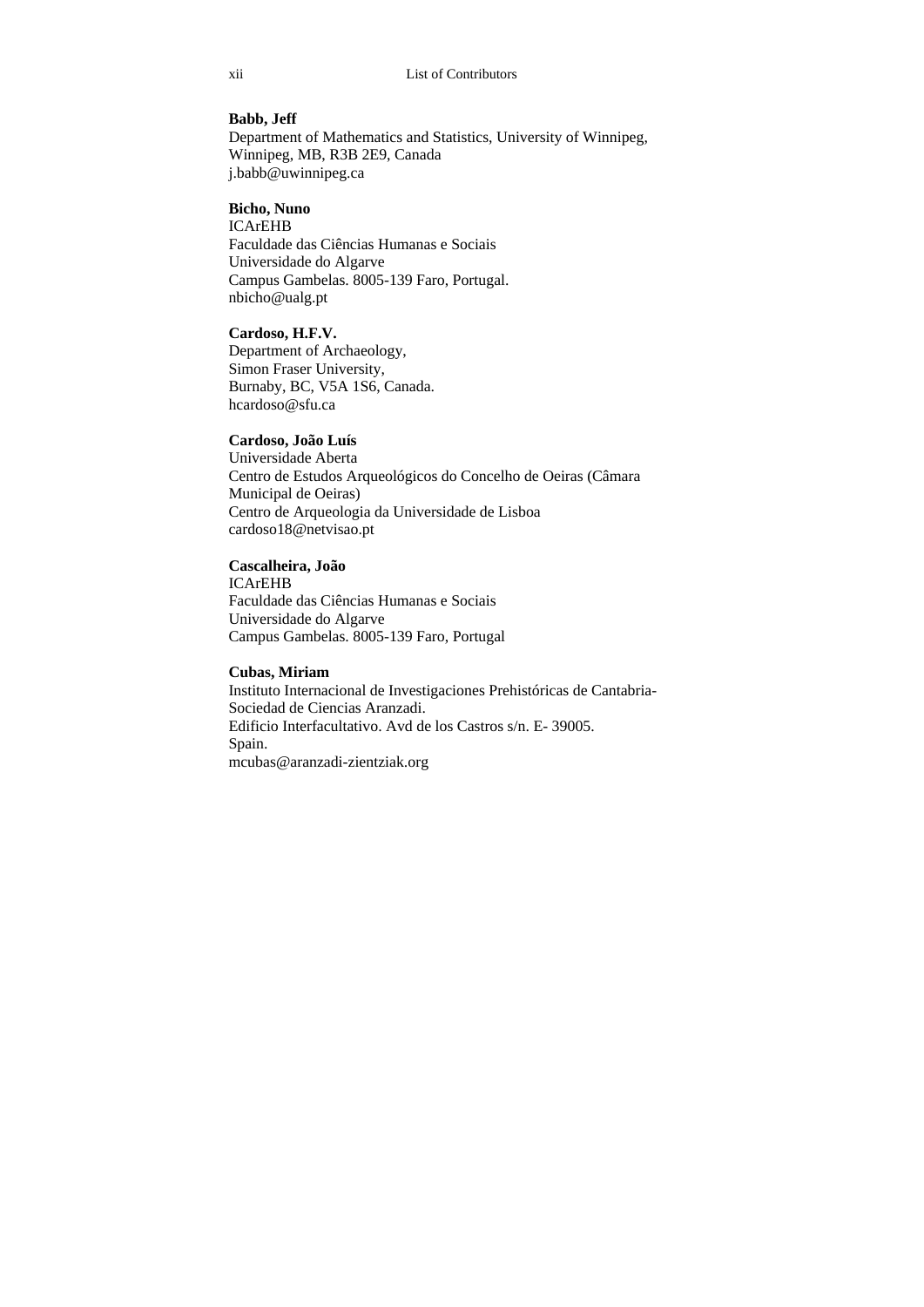#### **Cunha, Eugénia**

University of Coimbra, Department of Life Sciences Coimbra, Portugal cunhae@ci.uc.pt

#### **Cunha, Maria José**

Museu de Antropologia e Pré-História Mendes Correia, Museu de História Natural, Praça Gomes Teixeira 4099 - 002 PORTO, Portugal. mdcunha@reit.up.pt

#### **Detry, Cleia**

Centro de Arqueologia da Universidade de Lisboa (UNIARQ), Faculdade de Letras, Alameda da Universidade, 1600-214 Lisboa, Portugal.

#### **Dias, Rita**

ICArEHB Faculdade das Ciências Humanas e Sociais Universidade do Algarve Campus Gambelas. 8005-139 Faro, Portugal

#### **Diniz, Mariana**

Centro de Arqueologia da Universidade de Lisboa (UNIARQ), Faculdade de Letras, Alameda da Universidade, 1600-214 Lisboa, Portugal. m.diniz@fl.ul.pt

#### **Duarte, Carlos**

Instituto Internacional de Investigaciones Prehistoricas de Cantabria (IIIPC), Universidad de Cantabria, Edificio Interfacultativo, Avda. de los Castros, s/n., 39005 Santander , Cantabria, SPAIN

#### **Dupont, Catherine**

CNRS UMR 6566 CReAAH Université de Rennes 1, Campus Beaulieu, bât. 24-25, 35042 Rennes, France catherine.dupont@univ-rennes1.fr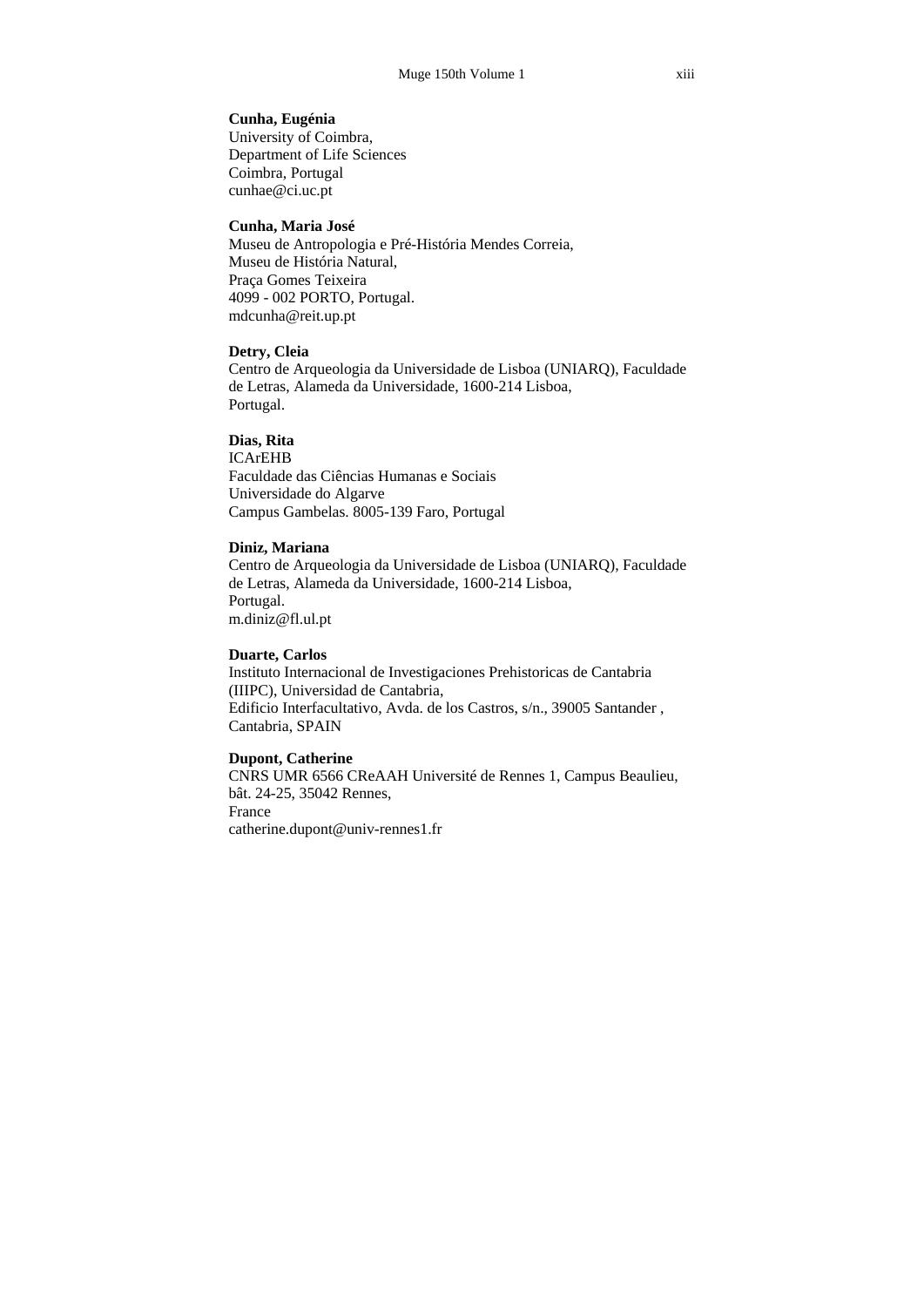#### **Évora, Marina Almeida**

ICArEHB FCHS - Universidade do Algarve Campus Gambelas. 8005-139 Faro, Portugal marevora@gmail.com

#### **Ferreira, Maria Teresa**

Forensic Sciences Centre, Department of Life Sciences, University of Coimbra, 3001-401 Coimbra, Portugal, mtsferreira76@gmail.com

#### **Figueiredo, Olívia**

NAP Faculdade das Ciências Humanas e Sociais Universidade do Algarve Campus Gambelas. 8005-139 Faro, Portugal oliviaffigueiredo@gmail.com

#### **Gibaja, Juan**

Department of Archaeology and Anthropology. Milá y Fontanals Institution. Spanish National Research Council (CSIC). Egipciacas 15, 08001, Barcelona, Spain. jfgibaja@imf.csic.es

#### **Gonçalves, Célia**

ICArEHB Faculdade das Ciências Humanas e Sociais Universidade do Algarve Campus Gambelas. 8005-139 Faro, Portugal cmgoncalves@ualg.pt

#### **Iriarte, Eneko**

Laboratorio de Evolución Humana, Dpto. Ciencias Históricas y Geografía, Universidad de Burgos, Plaza de Misael Bañuelos s/n, Edificio I+D+I, 09001 Burgos, SPAIN

#### **Jackes, Mary**

Department of Anthropology, University of Waterloo, Waterloo, ON, N2L 3G1, Canada. mkjackes@uwaterloo.ca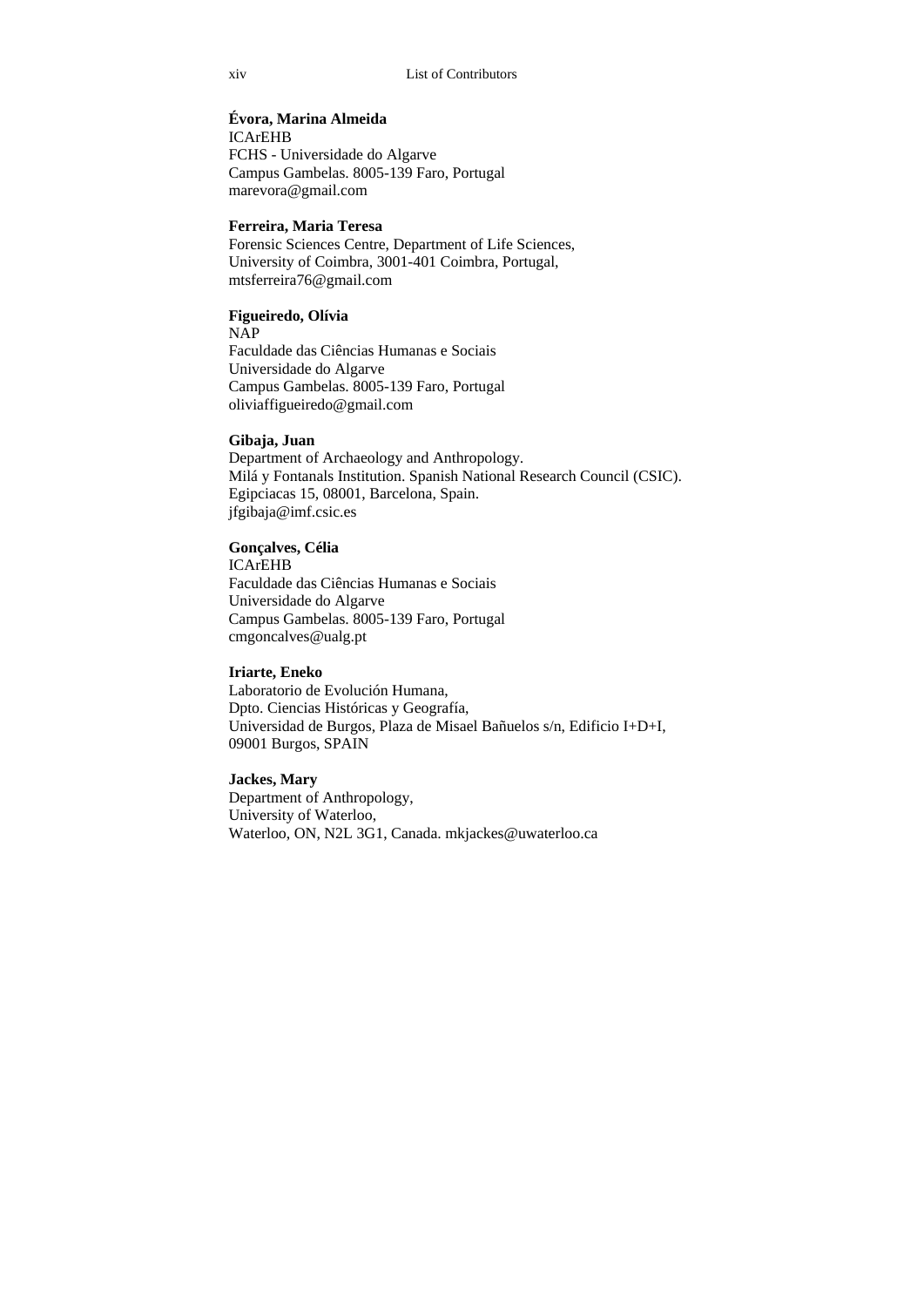#### **Joaquinito, Anabela**

Portuguese Association for Archaeological Investigation (APIA) Portugal anabela.joaquinito@apia.pt

#### **Larsson, Lars**

Institute of Archaeology and Ancient History, Lund University, Box 117, SE-221 00 LUND, Sweden. Lars.Larsson@ark.lu.se

#### **López-Dóriga, Inés**

Instituto Internacional de Investigaciones Prehistóricas (IIIPC), Universidad de Cantabria, Edificio Interfacultativo, Avda. de los Castros s/n, Santander 39005, Cantabria, Spain. ines.lopezl@alumnos.unican.es

#### **Lubell, David**

Department of Anthropology, University of Waterloo, Waterloo, ON, N2L 3G1, Canada

#### **Marchand, Grégor**

**CNRS** Université de Rennes 1– UMR 6566 CReAAH, France gregor.marchand@univ-rennes1.fr

#### **Marreiros, João**

ICArEHB Faculdade das Ciências Humanas e Sociais Universidade do Algarve Campus Gambelas. 8005-139 Faro, Portugal. jmmarreiros@ualg.pt

#### **Meiklejohn, Christopher**

Department of Anthropology, University of Winnipeg, Winnipeg, MB, R3B 2E9, Canada c.meiklejohn@uwinnipeg.ca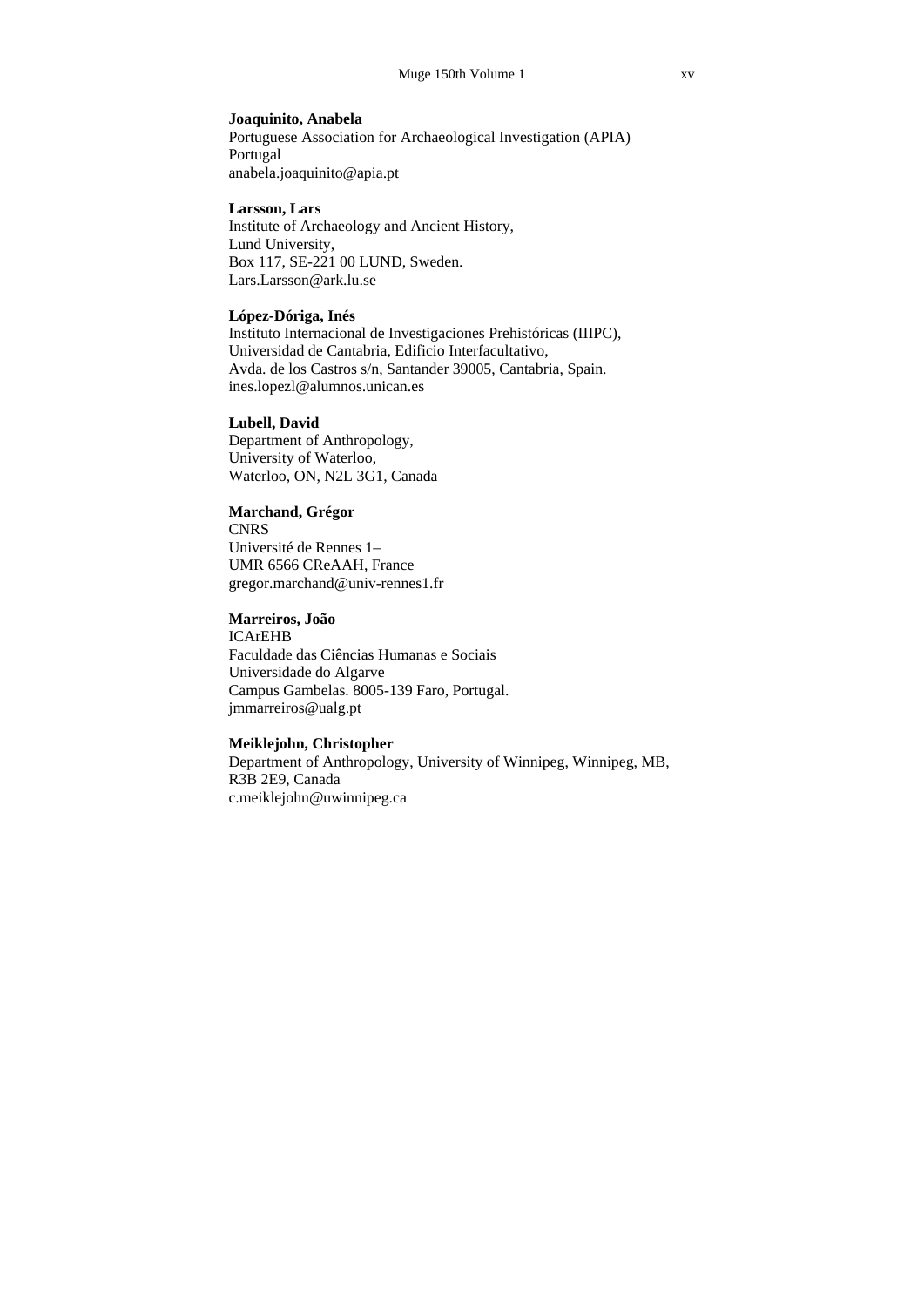#### **Monteiro, Patrícia**

ICArEHB Faculdade das Ciências Humanas e Sociais Universidade do Algarve Campus Gambelas. 8005-139 Faro, Portugal pamonteiro@ualg.pt

#### **Nukushina, Diana**

UNIARQ, Faculdade de Letras Universidade de Lisboa dnukushina@campus.ul.pt

#### **Paixão, Eduardo**

ICArEHB Faculdade das Ciências Humanas e Sociais Universidade do Algarve Campus Gambelas. 8005-139 Faro, Portugal

#### **Pereira, Alexandra**

NAP Faculdade das Ciências Humanas e Sociais Universidade do Algarve Campus Gambelas. 8005-139 Faro, Portugal

#### **Pereira, Telmo**

ICArEHB Faculdade das Ciências Humanas e Sociais Universidade do Algarve Campus Gambelas. 8005-139 Faro, Portugal telmojrpereira@gmail.com

#### **Pimentel, Nuno**

CeGUL, Faculdade de Ciências Univesidade de Lisboa Pimentel@fc.ul.pt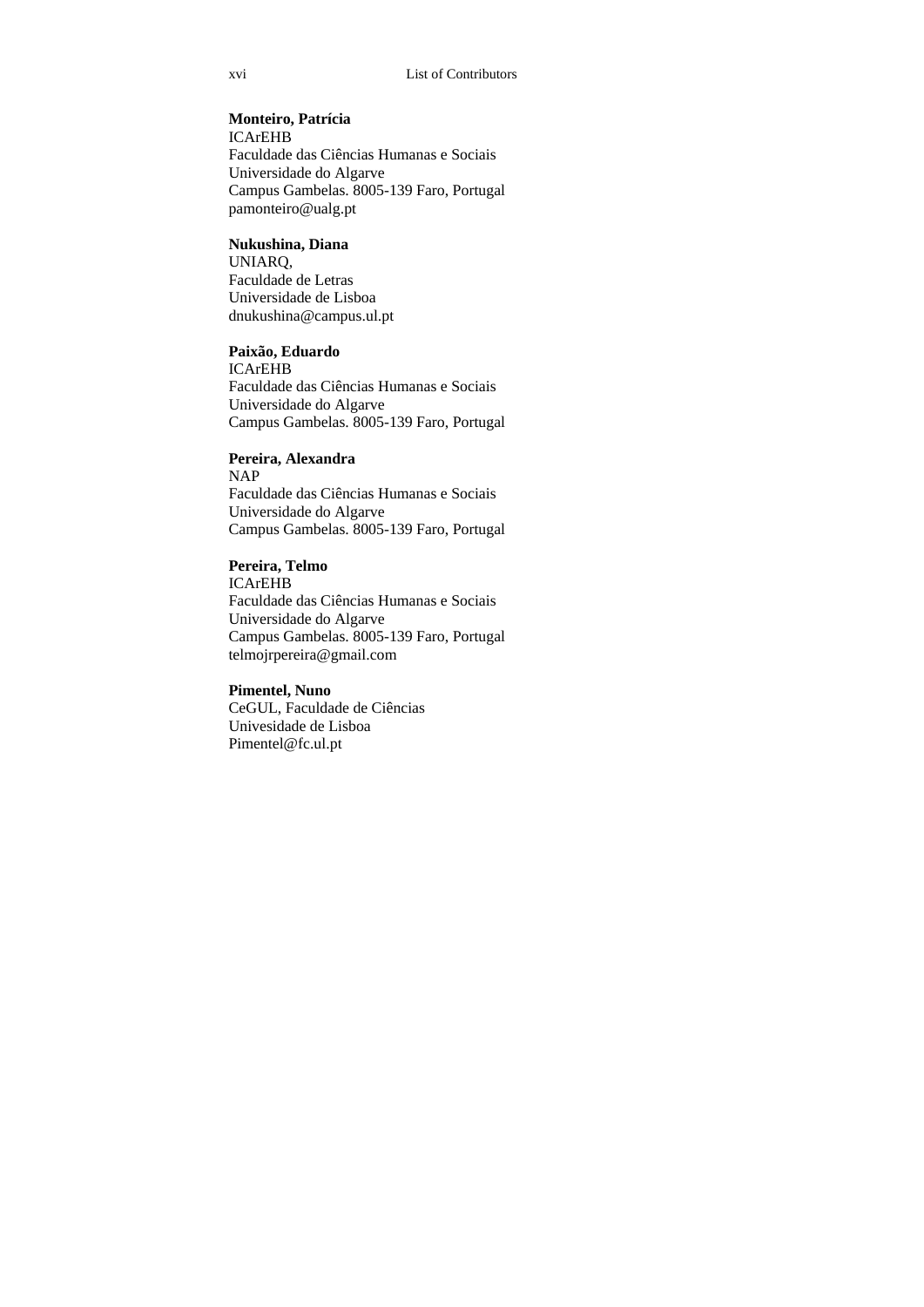#### **Price, T. Douglas**

Archaeology Programme Department of Culture and Society University of Aarhus tdprice@wisc.edu

#### **Rowley-Conwy, Peter**

Department of Archaeology Durham University P.A.Rowley-Conwy@ durham.ac.uk

#### **Teira, Luis**

Instituto Internacional de Investigaciones Prehistóricas (IIIPC), Universidad de Cantabria, Edificio Interfacultativo, Avda. de los Castros s/n, Santander 39005, Cantabria, Spain

#### **Umbelino, Cláudia**

University of Coimbra, Department of Life Sciences, CIAS, umbelino@antrop.uc.pt

#### **Zapata, Lydia**

Universidad del País Vasco/Euskal Herriko Unibertsitatea (UPV/EHU)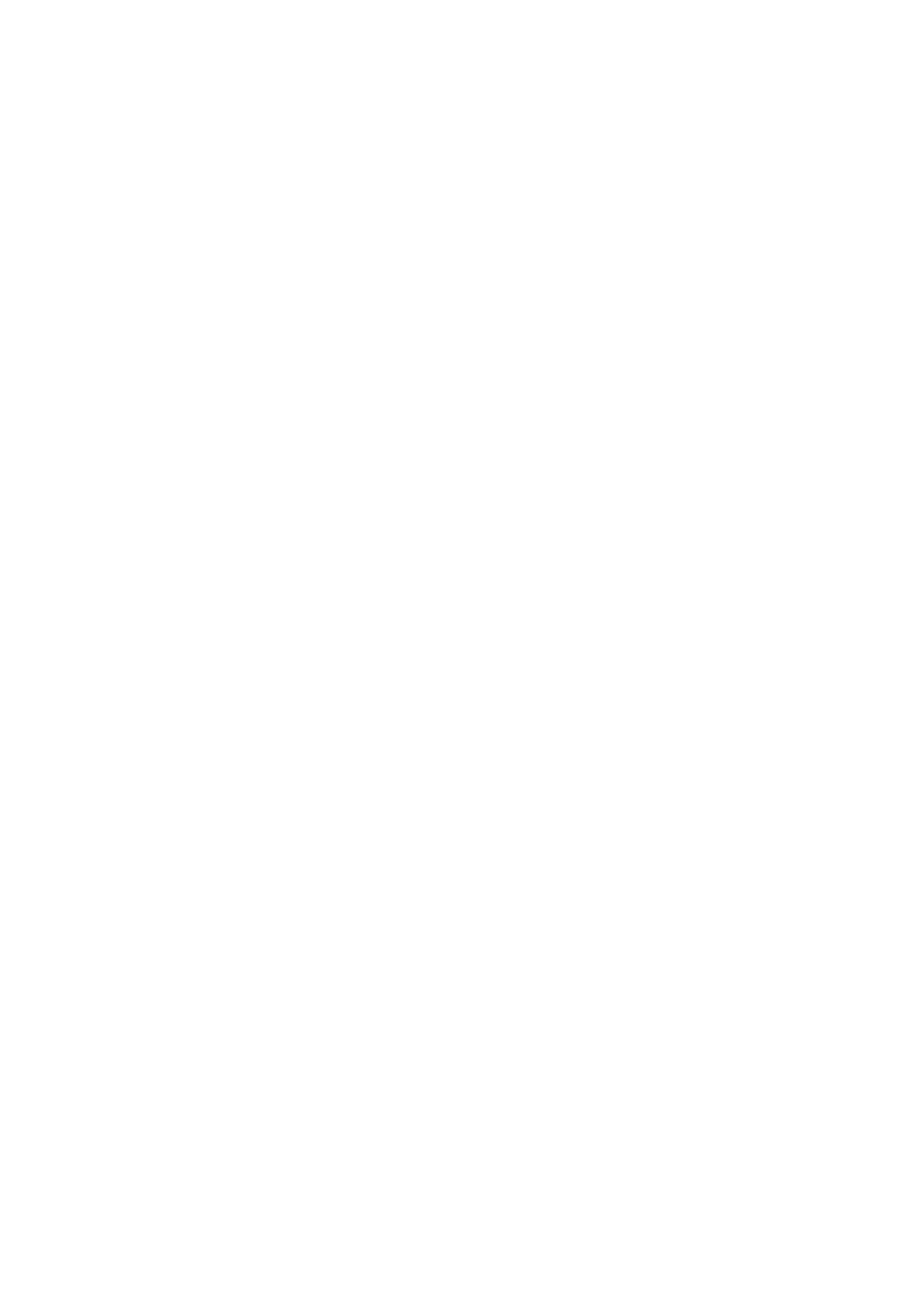## CHAPTER ONE

## CARLOS RIBEIRO AND FRANCISCO ANTÓNIO PEREIRA DA COSTA: DAWN OF THE MESOLITHIC SHELL MIDDENS OF MUGE (SALVATERRA DE MAGOS)

### JOÃO LUÍS CARDOSO

Universidade Aberta Centro de Estudos Arqueológicos do Concelho de Oeiras (Câmara Municipal de Oeiras) Centro de Arqueologia da Universidade de Lisboa cardoso18@netvisao.pt

#### **Abstract**

This paper presents the original unpublished documentation on the identification by Carlos Ribeiro, of the first two Mesolithic shell middens in the region of Muge: Arneiro do Roquete (or Quinta da Sardinha), in the Magos creek valley, and Cabeço da Arruda, in the Muge creek valley, also known as Paul do Duque (Duke's Marsh), on the 13 and 14 April 1863 and on the  $24<sup>th</sup>$  of the same month, respectively. It is interesting to point out that Carlos Ribeiro did not realize the archaeological importance of the piles of shells and bones he came upon in both locations, admitting that they were the result of torrential transports.

Such discoveries were framed in the geological studies developed at the time in Portugal by the two pioneers who were directly connected to them: Carlos Ribeiro and Francisco António Pereira da Costa, Director members of the Comissão Geológica de Portugal (the Portuguese Geological Commission), whose personal and institutional relations are also characterized in this paper, for being determinant in the evolution of the geological and archaeological investigations then made in the country.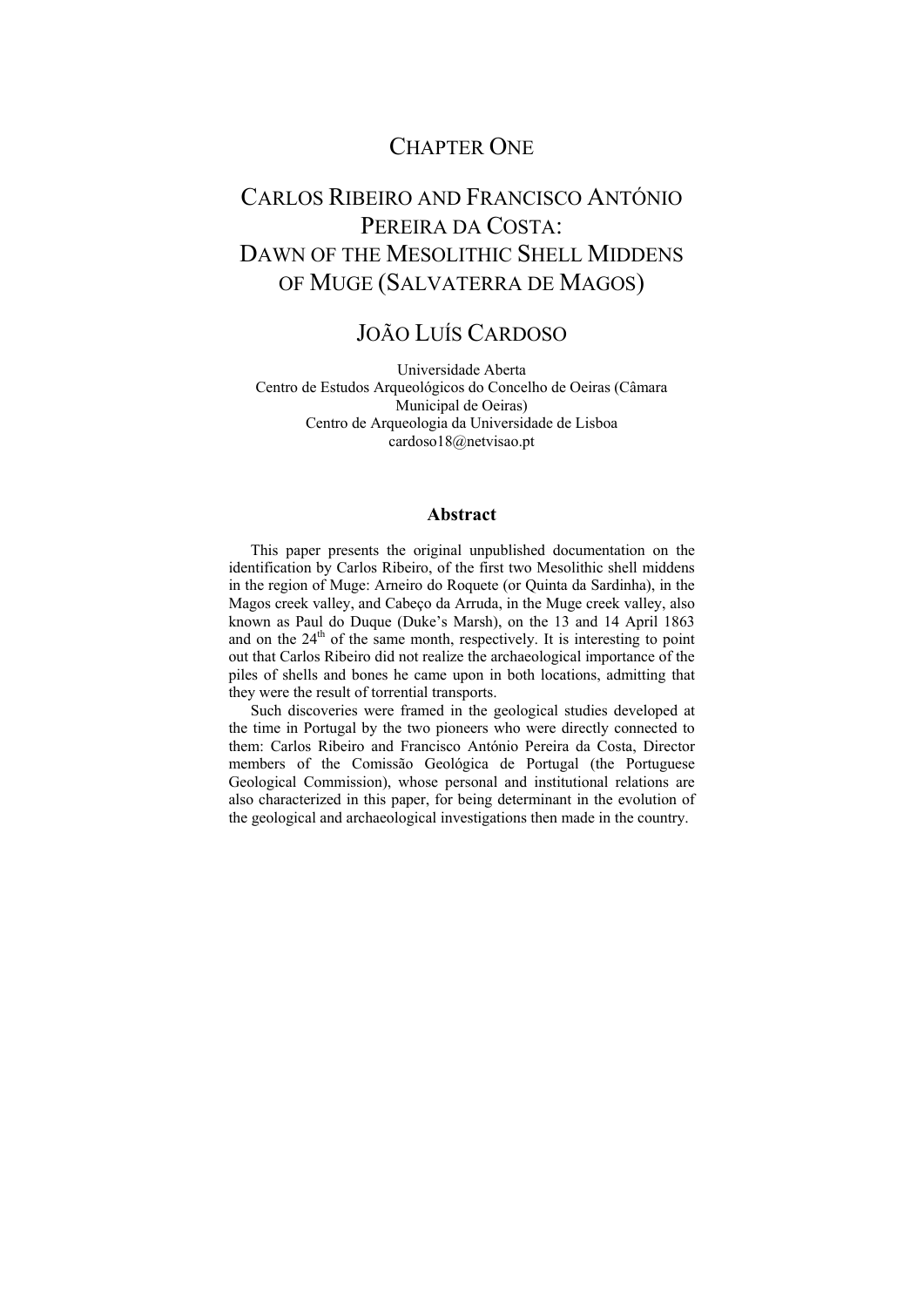The Comissão dos Trabalhos Geológicos was created by the Decree of 31 December 1852. However, the Commission was only regulated by the Decree of 8 August 1857 and by two other royal Decrees made on the same day when people were appointed to it as members: Carlos Ribeiro (1813-1882), who was at the time Captain of the Artillery, and General Filipe Folque, "Lente", that is, Professor of Mineralogy and Geology of the Escola Politécnica. Both members of the Commission were dependents of the Director of the Trabalhos Geodésicos do Reino, functioning within the scope of the Ministério das Obras Públicas, Comércio e Indústria (Boletim 1857).

Pedro de Aguiar (1941), who was married to a granddaughter of Carlos Ribeiro, wrote that the Minister had wanted Carlos Ribeiro to occupy the position of Director, due to the fact that he had held the position of the Chief of the Mines Section since the Ministry was created in 1852, by invitation of the Minister at the time, António Maria Fontes Pereira de Melo. However, it had been recognized that there was a clear advantage for the said Commission to include someone particularly devoted to paleontological studies which was well considered as essential for such purposes; Carlos Ribeiro was, apparently willingly, co-opted for the direction of the newly-formed Service along with Francisco António Pereira da Costa (1809-1889), and their assistant was the young army officer Joaquim Filipe Nery da Encarnação Delgado (1835-1908).

Pereira da Costa had previously worked, fruitfully, with Carlos Ribeiro: both had written the Lei de Minas, published on 31 December 1852, which remained in print for a long period of time. Therefore, mutual confidence and esteem existed between them.

It was an alliance between two complementary personalities: Carlos Ribeiro (Fig. 1.1), with his great experience in fieldwork was, alongside Nery Delgado, in charge of assuring the coordination of a remarkable team of collectors, whose relevance in the fast progress of the geological survey of the country has only very recently been the object of study (Carneira 2005); Pereira da Costa, an academic and Professor of Mineralogy and Geology at the Escola Politécnica, was in charge of the cabinet work, involved in the studies of the paleontological collections, and with the objective of stratigraphic support for the geological surveys, as well as the organization of the collections.

This complementarity, however, originated due to the serious dissent that ended in the extinction of the Second Geological Commission in February 1868. Nery Delgado, who knew very well the causes of the divergence, elegantly silenced them with the remarkable historical compliment paid to Carlos Ribeiro in 1905, without, however, failing to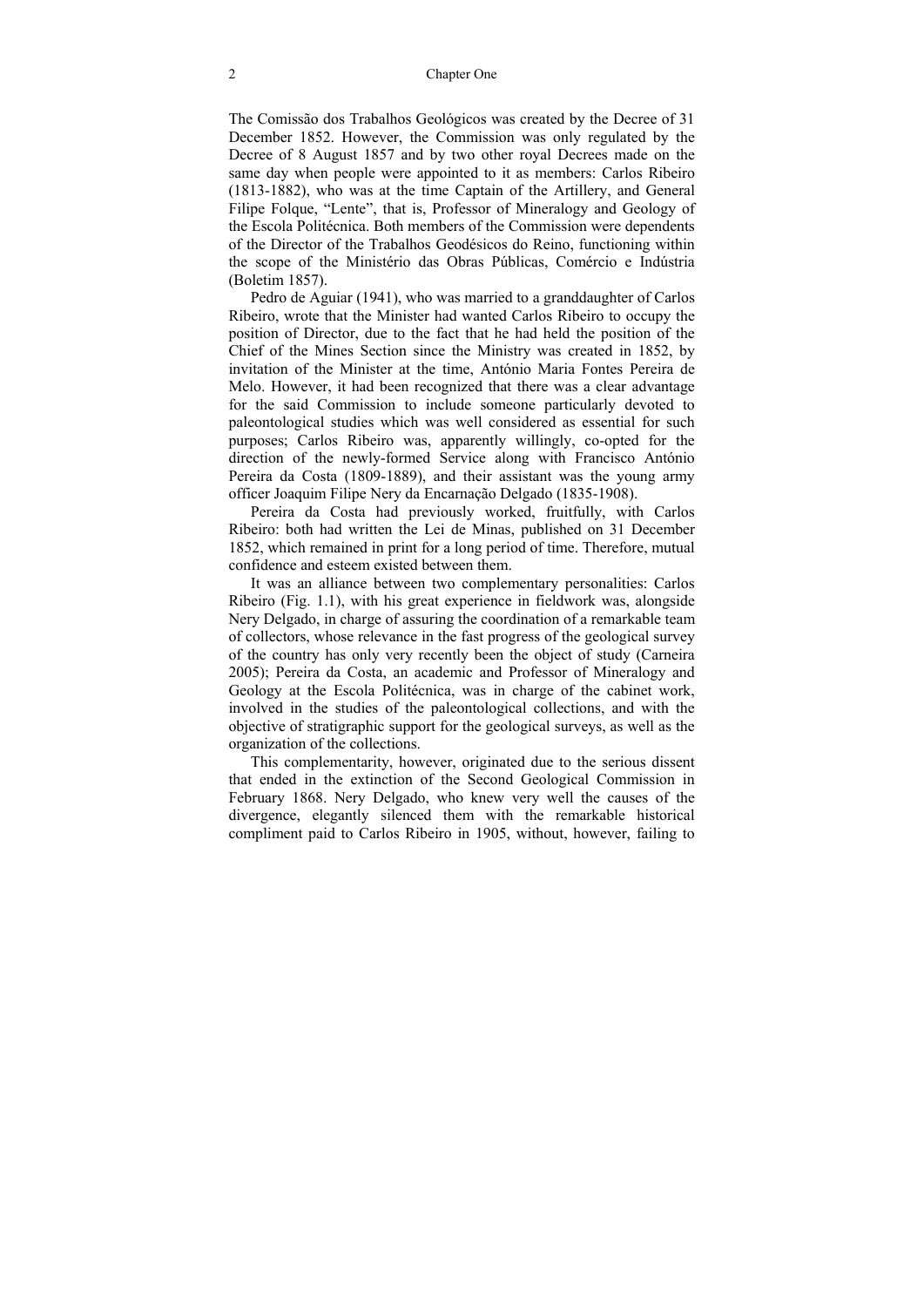register the scientific merits of Pereira da Costa, inasmuch as the first headquarters of the Geological Commission were located in the private residence of Pereira da Costa in Lisbon, São Roque St. (Delgado 1905) from November 1857 until April 1859 (Almeida & Carvalhosa 1974). In fact, from that date the Commission occupied the upper floor of the extinct Convento de Jesus, which was then already the office of the Academia Real das Ciências de Lisboa. As the last testimony of this state of affairs, the Geological Museum is still located in this same place today, though it is now integrated into the Laboratório Nacional de Energia e Geologia (LNEG).



Fig. 1.1. Carlos Ribeiro (1813-1882).

The LNEG is the successor of its two prior institutions, the Serviços Geológicos de Portugal, from 1918, and, more recently, the Instituto Geológico e Mineiro. The LNEG keeps the collections of the Muge shell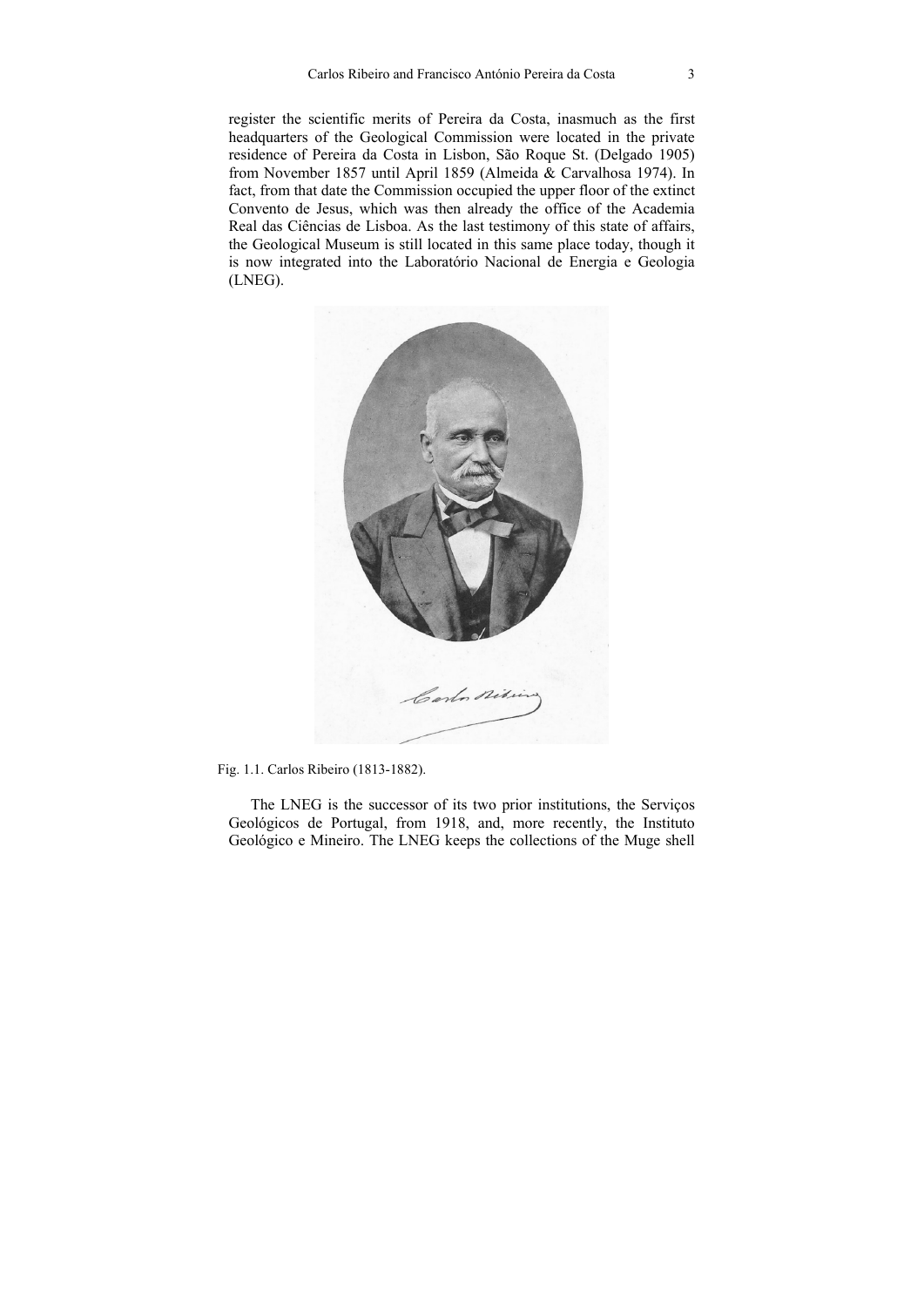middens, recovered after the extinction of the Second Geological Commission, which occurred, as already mentioned, in 1858.

Carlos Ribeiro was a pioneer: he established the survey of the mineral and hydrogeological resources of the country, knowing that the development of the country depended, in part, on its geological knowledge, and his early studies of geological nature in its various aspects: without forgetting the so-called "Pure Geology", with the integration of geological cartography, for which the knowledge of Stratigraphy and Palaeontology was essential. Nery Delgado accompanied him many times on his long stays in the field, resulting in the publication of the first geological maps as early as 1866 and 1867 at the 1/100 000 scale, which constitute the first serious attempt at the geological cartography of the country and reveal the scientific and graphic quality of the work associated with its execution (Zbysewski 1949). Unfortunately, they were never distributed. This was due to purely scientific motives (Cardoso, 2013) since there could be no other reasons after the reconstitution of the Geological Commission (although with another name), in December 1869. Indeed, in 1866 Carlos Ribeiro had already charted a good part of the detrital deposits of the Tagus Basin, thought to be Quaternary. These deposits attained the thickness of 400 m and had been heavily subjected to severe tectonic processes, some in the vertical position. However, when confronted with the odd mapping of the deposits transmitted to him by de Verneuil, Carlos Ribeiro changed his opinion and correctly remitted those formations to the Miocene and Pliocene (Ribeiro 1871), thus rendering useless those two geological maps.

Carlos Ribeiro was, indeed, a man of the field and a man of action, even though he did not forget the scientific publication of his field results. Nery Delgado reported (Delgado 1905) that Ribeiro was born in 1813, the son of a silver caster of the Casa da Moeda (the institution in charge of printing and coining currency in Portugal), and that he had to start working very early in his life, as a clerk apprentice: at the age of ten he worked in a grocery shop in São João da Mata St., in Lisbon. In 1905, his main biographer, Nery Delgado, who was by then Division General, tells us that such an establishment was attended by boys coming from good families who used to make that shop their meeting point. One of the most assiduous attendees of those meetings was Filipe Folque, his future hierarchic superior but at that time just a student-cadet of the Academia Real de Fortificação, Artilharia e Desenho, who assumed for himself the role of protector of the smart clerk apprentice. Carlos Ribeiro acquired a knowledge of French grammar and was soon able to take advantage of the contents of the books that Folque lent him. This allowed him, at the age of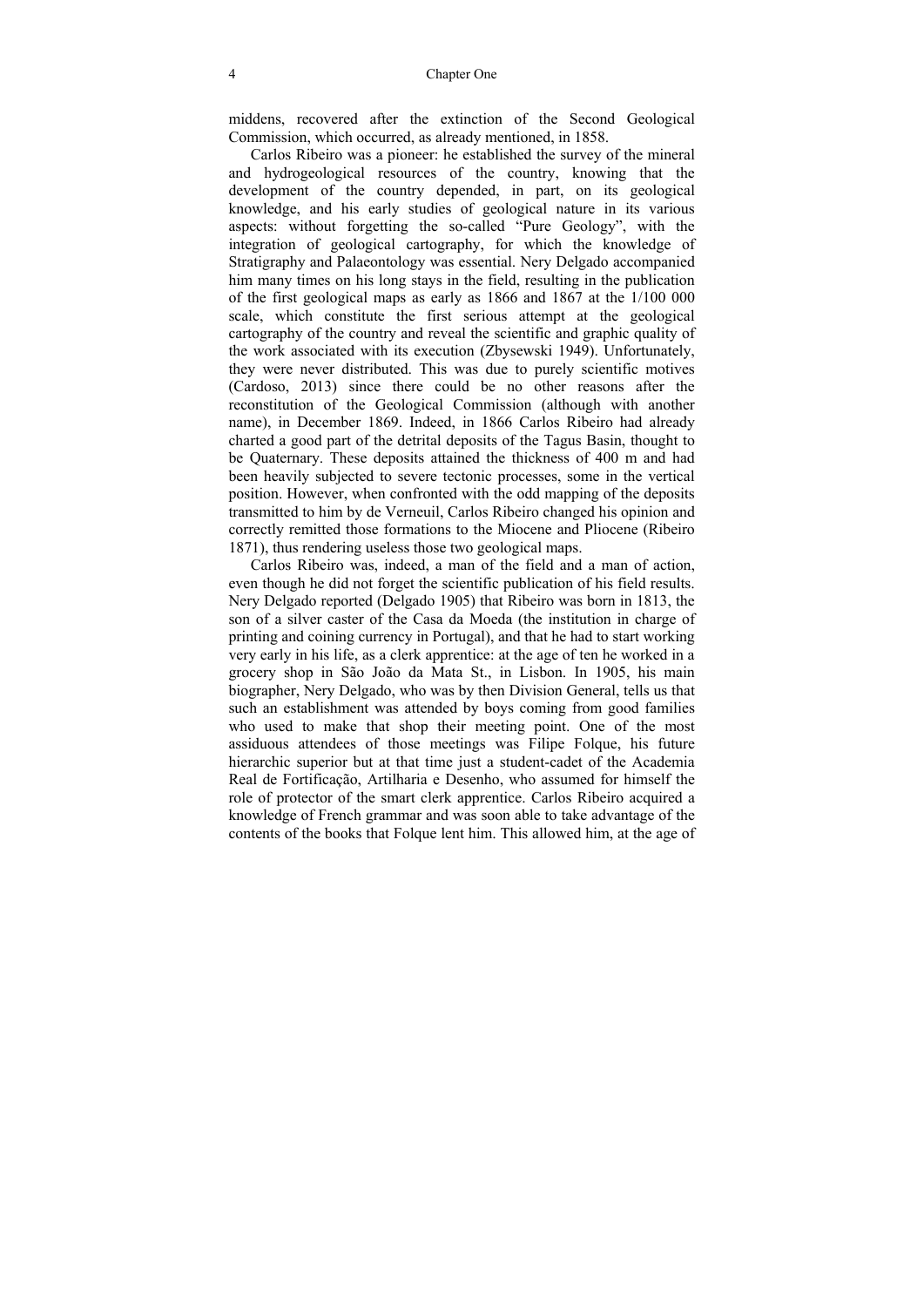19 on 4 August 1833, to enlist in the Artillery, thus embracing the Constitutional cause, against the wishes of his father, who was an absolutist. Because of that decision, he could no longer expect the slightest aid from his father: he was all by himself and dependent only on himself, based on his qualities and his behaviour. As a matter of fact, the busy personal and professional life of Carlos Ribeiro was the object of a short yet touching novel written by Camilo Castelo Branco, his former classmate at the Academia Politécnica do Porto. This novel was published in 1884, two years after the passing of Camilo's colleague (Castelo Branco 1884) and it very well portrays the generous and romantic soul of the future geologist.



Fig. 1.2. Francisco António Pereira da Costa (1809-1889).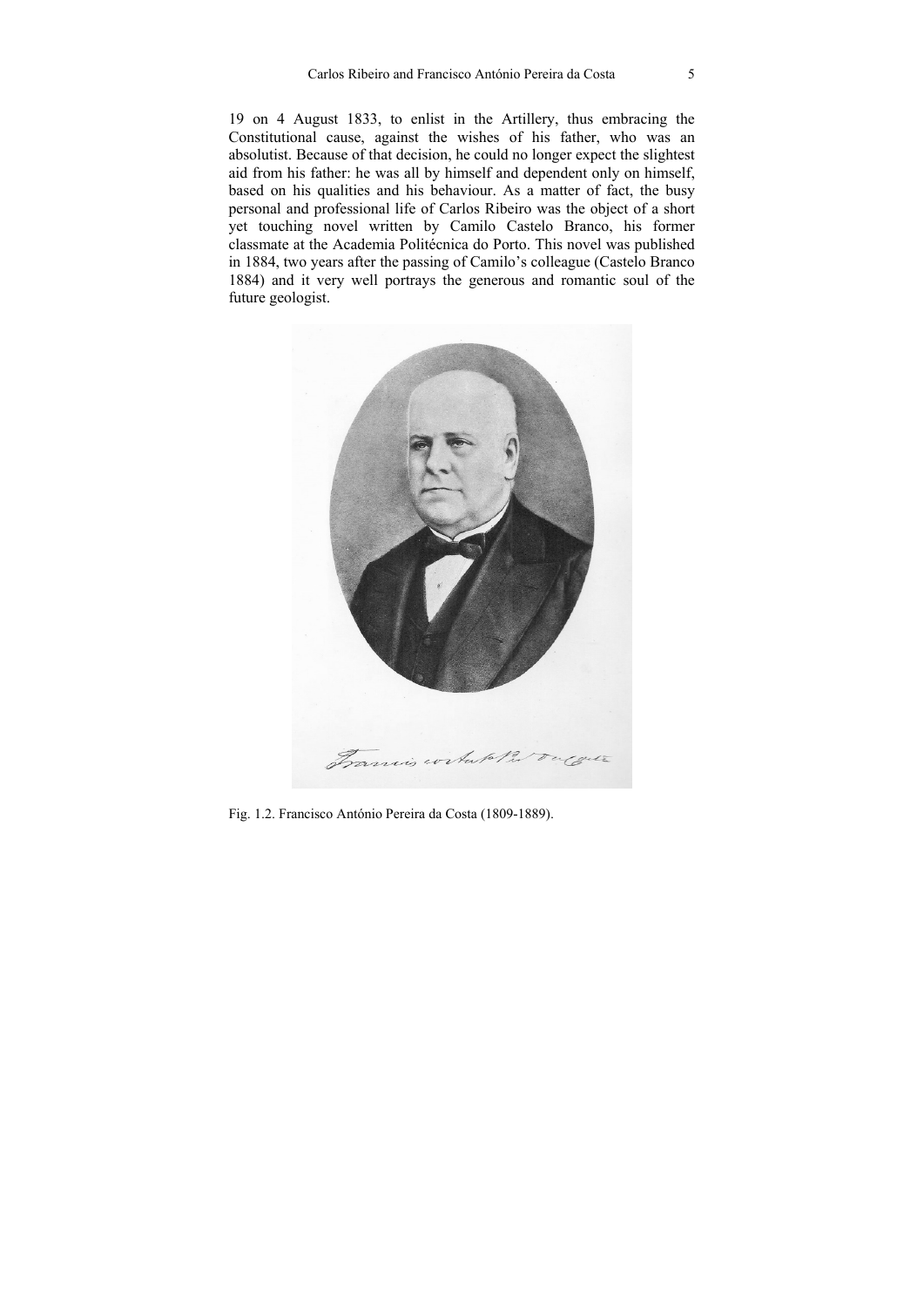In contrast, Francisco António Pereira da Costa (Fig. 1.2), born in Lisbon on 11 October 1809 was, as mentioned above, the prototype of a cabinet researcher, with sedentary and regular habits. Like Carlos Ribeiro, he fought for Liberalism in the Academic Batallion, and, right after the triumph of the Constitutional cause, he graduated in Medicine at the Universidade de Coimbra (University of Coimbra). At the time of the foundation of the Escola Politécnica in 1837 Pereira da Costa was much more attracted by the studies of the Natural Sciences than by Medicine, and he applied for the position of Professor of Mineralogy and Geology, which he only took up in 1840.

Gifted with a meticulous spirit, Pereira da Costa took an interest in the cataloguing of the collections of the Museu de História Natural, located at the time in the Academia das Ciências de Lisboa, where he temporarily conducted the classes (Gomes, 1903/1904) during the reconstruction of the building of the Escola Politécnica after the great fire of 1843. In the collections of that Institution, the most important core consisted of the antique Colecção Real da Ajuda, which had, in the meanwhile, been transferred to the Academy.

This collection, although very depleted, had lately been incorporated into the Escola Politécnica, certainly as the result of the intervention of Pereira da Costa, where a major part of it was destroyed in 1978 by the great fire that took place there. So, Pereira da Costa's lack of enthusiasm for the daily growth of the collections of the Comissão Geológica is understandable, in unfair competition with those of the Polytechnic (Antunes 1986): this was so, in spite of the fact that he was the author of an important proposition presented after the reform of the Academia das Ciências de Lisboa in December 1851, during the session of 10 March 1852 (Costa 1949), transcribed below (*in* Costa, 1949: 8):

*The capacities of the Reformative Decree of the Academia Real das Ciências de Lisboa point to the satisfaction of the purposes of this institution, the following two are mentioned: First–the special study of Portuguese soil, both on the mainland and in the overseas provinces, considered in itself and with regard to the industrial arts. Second–the enlargement of the collections of the natural products in the Academy. The duty of taking care of the execution of these two legal precepts belongs to the section for Historic-Natural Sciences and the duty of indicating what seems to me to be the more convenient thing to do in that respect belongs to me, who has until now been responsible for classification in the Museum,….* (Our translation)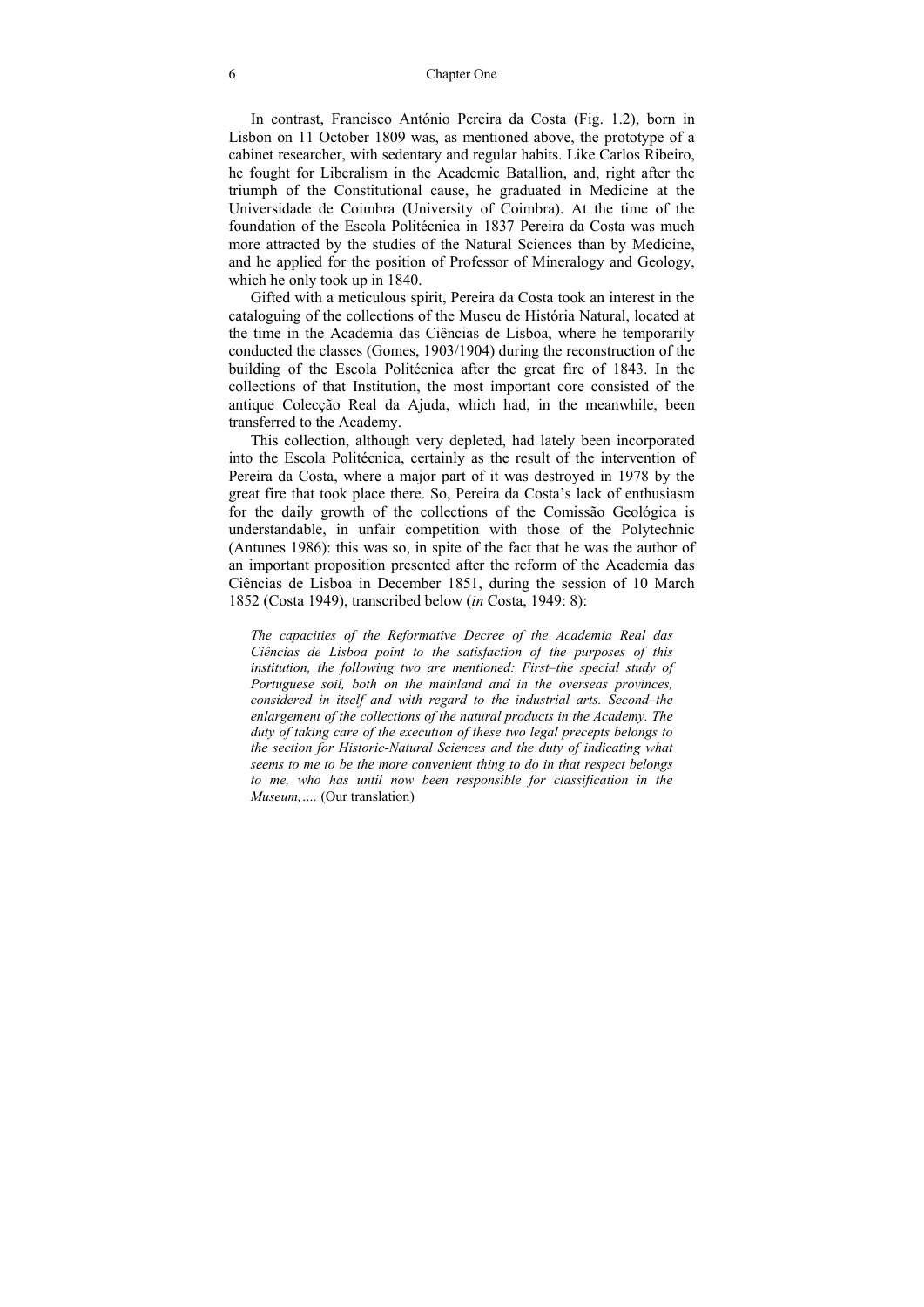This stand had a precise goal: Pereira da Costa insistently claimed that the First Geological Commission of the Kingdom was responsible for the collections reunited by Charles Bonnet, saying that:

*he thought it indispensable to gather in a single location all the elements of study of the Historic-Natural Sciences that were scattered all over Lisbon, and to minister the teachings in the establishment where those elements were reunited, giving them a 'definitely practical' character. For that, he suggested that not only the collection existent in the Casa da Moeda– started by Eschwege (…)–should be transferred to the Museum of the Academy, but also the collections of the Escola Politécnica (Polytechnic School) and those, as he said, of the 'Commission of the Geological Map of the Kingdom'* (*in* Costa 1949: 8). (Our translation)

Due to the fact that he had been unable to achieve his goals at the time, and thanks to the re-establishment of the teaching in the Escola Politécnica after the reconstruction of the building following the fire of 1843, it is perfectly understandable that Pereira da Costa had reservations regarding the flourishing assets of the Museum of the Second Geological Commission, which had furthermore been enriched with the materials of study and comparison gathered during the travels made by Carlos Ribeiro from 4 July to 14 December 1858 (Delgado 1905).

When the importance of the Academia das Ciências de Lisboa to the geological survey of the country had been diminished as a result of the creation of the Second Geological Commission by the Ministério das Obras Públicas, only a few months after Pereira da Costa's proposal transcripted above, the only thing he could do was to achieve an understanding with Carlos Ribeiro, with whom he had always maintained good relations.

Such working relations, developed within the principle of complementarity mentioned above, would be maintained until 1866/1867. But, as expected, Pereira da Costa's growing grudge increased further. Several reasons for this can be pointed out: the enlargement of the assets of the Geological Commission and the use of funds made available to the Institution where teaching was not practised; all this was done to the detriment of the Museu da Escola Politécnica where Pereira da Costa still belonged to the teaching board; naturally, the School had a limited budget–and only by serving the teaching would the Museu would make any sense. These were, amongst other reasons, at the origin of unrecoverable disagreements. Once again, Nery Delgado discreetly mentioned those reasons:

*With the authorization of a special fund for the geological survey of the country (…), the survey work began on 18 May 1866, with Carlos Ribeiro*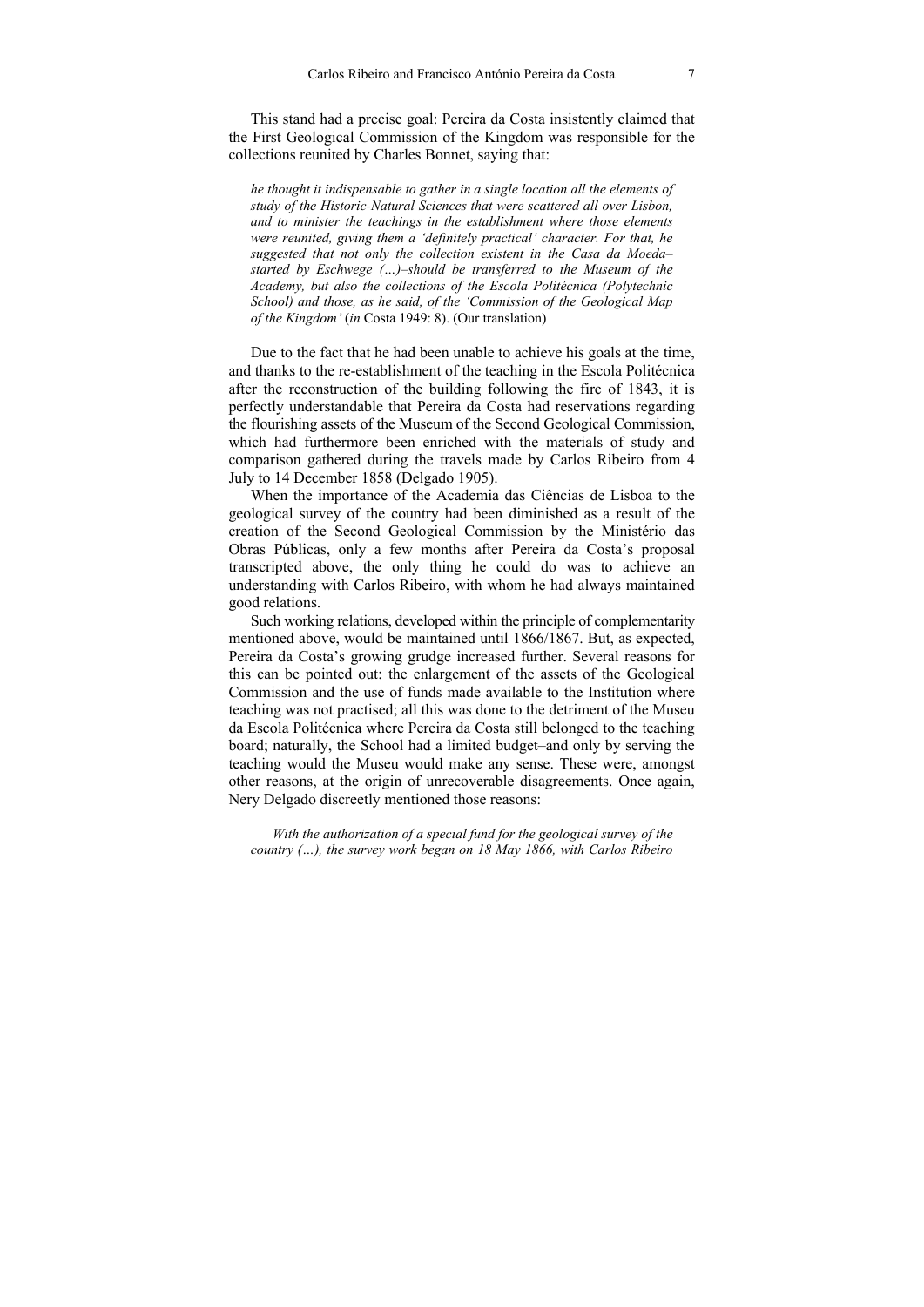#### 8 Chapter One

*leaving for Alentejo accompanied by the Commission assistant* [Nery Delgado himself]*. They both returned to Lisbon in November, and in April 1867 they left for the north of the kingdom, with the work of this first survey finishing in September of that year.* 

*One can date from this period the misunderstandings between the two directors of the Geological Commission which had such dire results. For some reason, which will not be easy to understand, Pereira da Costa fiercely opposed him over the execution of the survey, creating for Carlos Ribeiro the greatest difficulties and openly denying him his collaboration in the work and in the supervision of its expenses, unlike his usual actions on the regular funding of the Commission (…).* 

*Having been witness to this fight since it began, I have never been able to understand its true motive. In the private correspondence of Carlos Ribeiro, an immediate cause for this quarrel with Pereira da Costa appears to be the disagreement over an issue of administration; but I believe that this dissent could have been easily fixed given the intense friendship that bonded them, as long as another hidden cause did not contribute to that result. Even in their correspondence it appears that, beyond the presented reasons, there was a more intimate cause for this breaking up of relations. Maybe a misunderstanding or mistrust that later turned into a serious offence originated that disgraceful fight that injured one of the contenders, and for which the other has won nothing with its triumph.* (Delgado 1905: 23 and 24). (Our translation)

Pedro de Aguiar was the only one who, until today, has pointed out concrete leads to the causes for the quarrel between the two colleagues. He says:

*My dear friend and uncle by affinity, (…) José Vitorino Damásio Ribeiro*  [son of Carlos Ribeiro], *told me, yet very secretly, that it was a misunderstanding or a refined susceptibility by Dr. Pereira da Costa. Even after a certain age, Dr. Pereira da Costa had some hidden love affairs, which infatuated him. Carlos Ribeiro, always sensitive and polite, may have said something to him that Dr. Pereira da Costa did not appreciate. Maybe that is the origin of the possible resentment and then divergence, because the love offences are unforgivable.* (Aguiar, 1941: 25) (Our translation)

This was also the version taken by M. Telles Antunes as the immediate cause for the disastrous known outcome, even though he does not quote Pedro de Aguiar (Antunes 1986: 795, 1989: 144) and also by other researchers before him, who were apparently unaware of that work (Costa 1949:13). However, beyond these mundane affairs invoked without concluding evidence, other deeper and more imposing realities which were certainly much more important, will better explain what happened.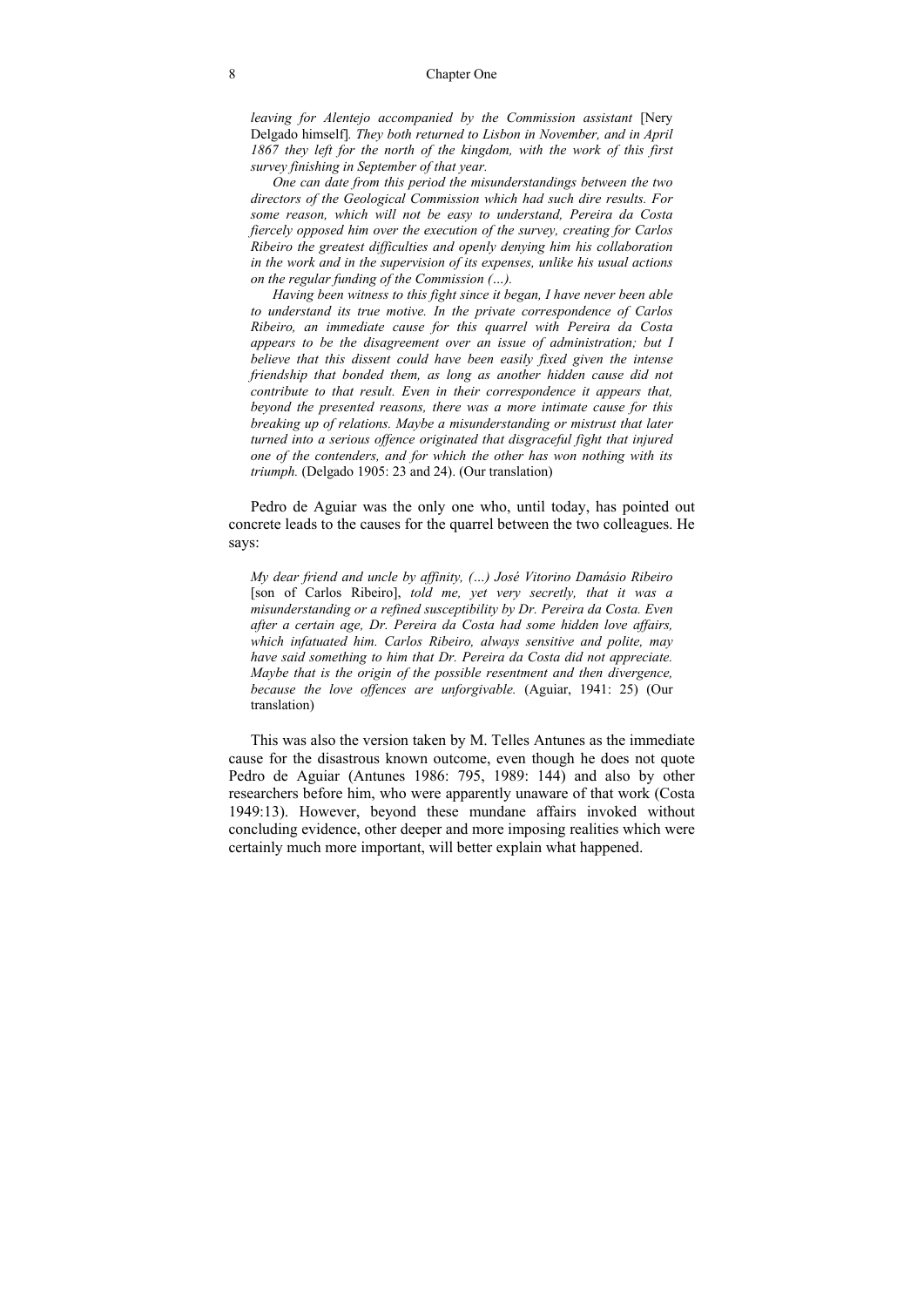Without speculating on the private life of the apparently austere Professor of the Polytechnic, he had permanent motives that would justify the attempt to neutralize the Second Geological Commission, as Nery Delgado mentions in his statement. Carlos Ribeiro's priority was the geological survey of the country from which resulted the already mentioned first maps at 1/100 000 scale, but for Pereira da Costa, fieldwork was only interesting if it provided him with the raw material for scientific publications. These publications involved very high typographic expenses. In fact, Pereira da Costa wrote and published a remarkable work (Costa 1866/1867), having left an important set of lithographs which were printed and published after his death (Dollfus *et al.* 1903/1904). In other words, for Pereira da Costa, the fieldwork was not an end in itself, as opposed to Carlos Ribeiro's perspective. Thus, it is in this light that the words of Nery Delgado, transcripted above, gain such major importance: one can understand that for Pereira da Costa it would have been preferable for the financial resources that Ribeiro was planning to channel into the fieldwork to be mainly spent on publication where his merit was undoubtedly distinguished. This was, then, the origin of the poisonous atmosphere that was brooding in the Geological Commission in 1866 and 1867 (Carneiro 2005: 155).

The extinction of the Geological Commission took place soon afterwards, by the direct intervention of Pereira da Costa, making use of his relations with the Minister of Public Works, and his former colleague in the Escola Politécnica, who gave him the lead in the geological studies of the country. The Decree of 23 December 1868 ensured the transfer to the Escola Politécnica of all the study materials gathered there, including books, collections and furniture (Delgado 1905: 24, 25).

In this way, Pereira da Costa achieved, even if only for a moment, the goal for which he had been fighting for so long: the gathering in a single public institution in Lisbon of all the collections and documentation, including the library of the extinct Comissão Geológica, which would serve teaching and geological investigation. However, this was a wasted effort because the Geological Commission was again restored one year later when the political conditions allowed, but without Pereira da Costa. Until the end of his long life of about 80 years (he passed away on 3 May 1889), he continued to dedicate his efforts towards the maintenance and enlargement by acquisition of the geological collections (petrography), paleontology and mineralogy of the Museu da Politécnica, without publishing anything remarkable, probably thanks to the lack of means, which had not previously been a problem. It must be noted that the majority of the collections of the old Geological Commission were never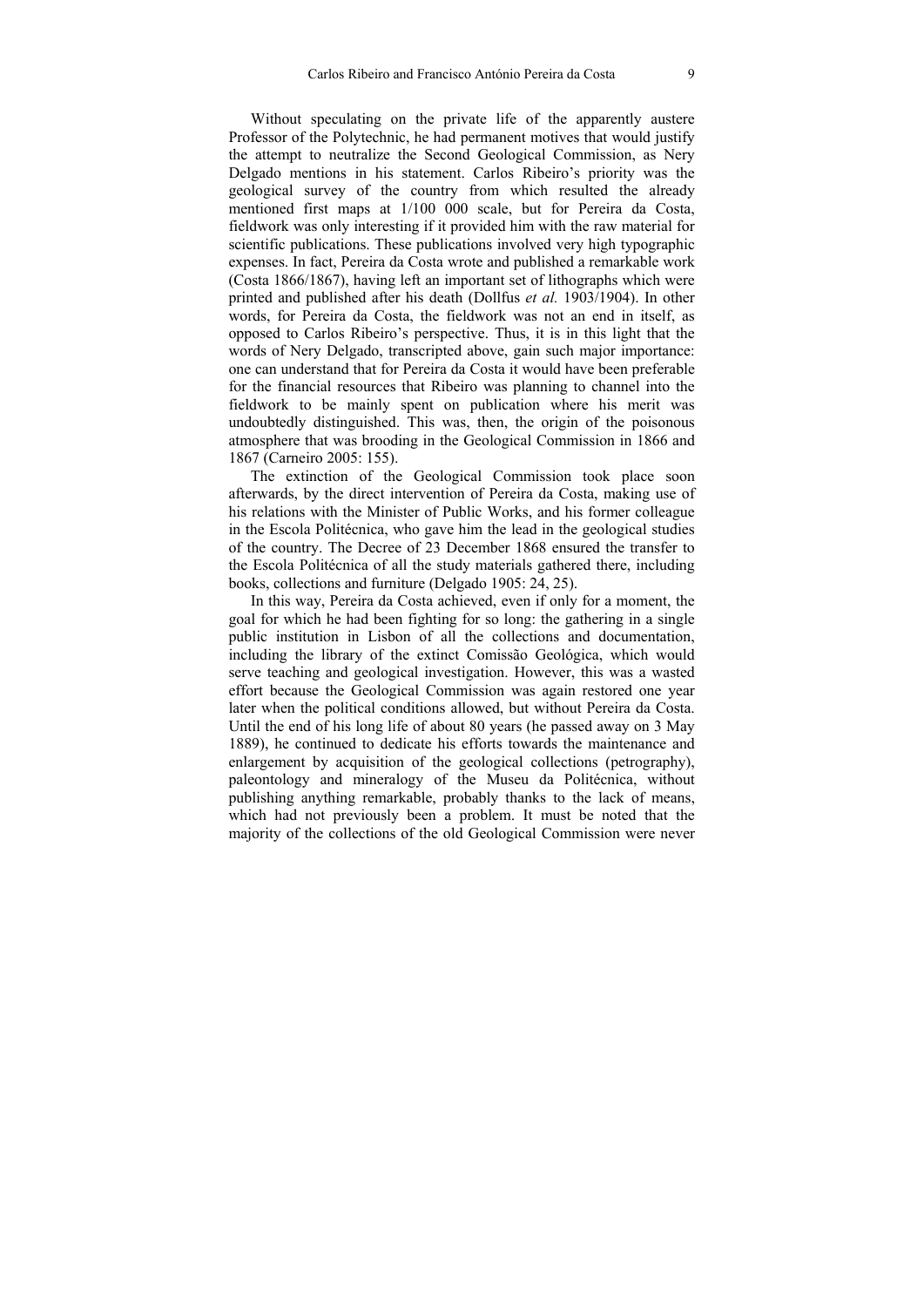returned when this Institution was restored, as we had the opportunity to personally verify in 1977, at the Museu Mineralógico e Geológico da Faculdade de Ciências da Universidade de Lisboa. This also happened with the editions of the Commission before its extinction in 1868. especially those by Pereira da Costa: some of them were still there for sale at derisory prices in the 1980s, survivors of the terrible fire that almost completely destroyed the interior of the building in 1978.

> \*\*\* \*\*\* \*\*\*

These two men with such disparate personalities and also with very distinct visions about the development of geological studies in Portugal and the methodologies, purposes and priorities, are both inextricably connected to the investigations into the Mesolithic shell middens of Muge. The conditions in which the first discoveries took place, in the valleys of the creeks of Magos and Muge, were reported by Carlos Ribeiro himself:

*It was at the expense of hard work and many adversities that, in 1863 and in the following years, we discovered, and collected under our immediate and exclusive supervision, the remains of human skeletons, vertebrate animals and molluscs, in Cabeço da Arruda, in Salvaterra and in other places in the Tagus valley, as well as the biggest part of the numerous objects of pre-historic human art that, in 1868, could have been seen in the Museum of the Geological Commission. The origin of these investigations and discoveries was the necessity for surveying, by the examination of the geological facts, which were the most important movements that had occurred in our land after the opening of the first order valleys that nowadays cut it, and to indicate which of those movements were contemporary with the human species; these were questions of the highest importance that are interesting not only to the geology of the Iberian Peninsula, but also to the hydrography, and to the difficult hydraulic problems that engineering has to solve in order to allow the restoration and conservation of our ports and harbours.* (Ribeiro 1871: 1, footnote) (Our translation)

Notice that the author uses the past tense when he refers to the collections exhibited in 1868 in the Museum of the Portuguese Geological Commission, given the fact that in 1871 the said collections where no longer there, for they had been transferred to the Escola Politécnica, as it was called at the time, after the extinction of the mentioned Commission.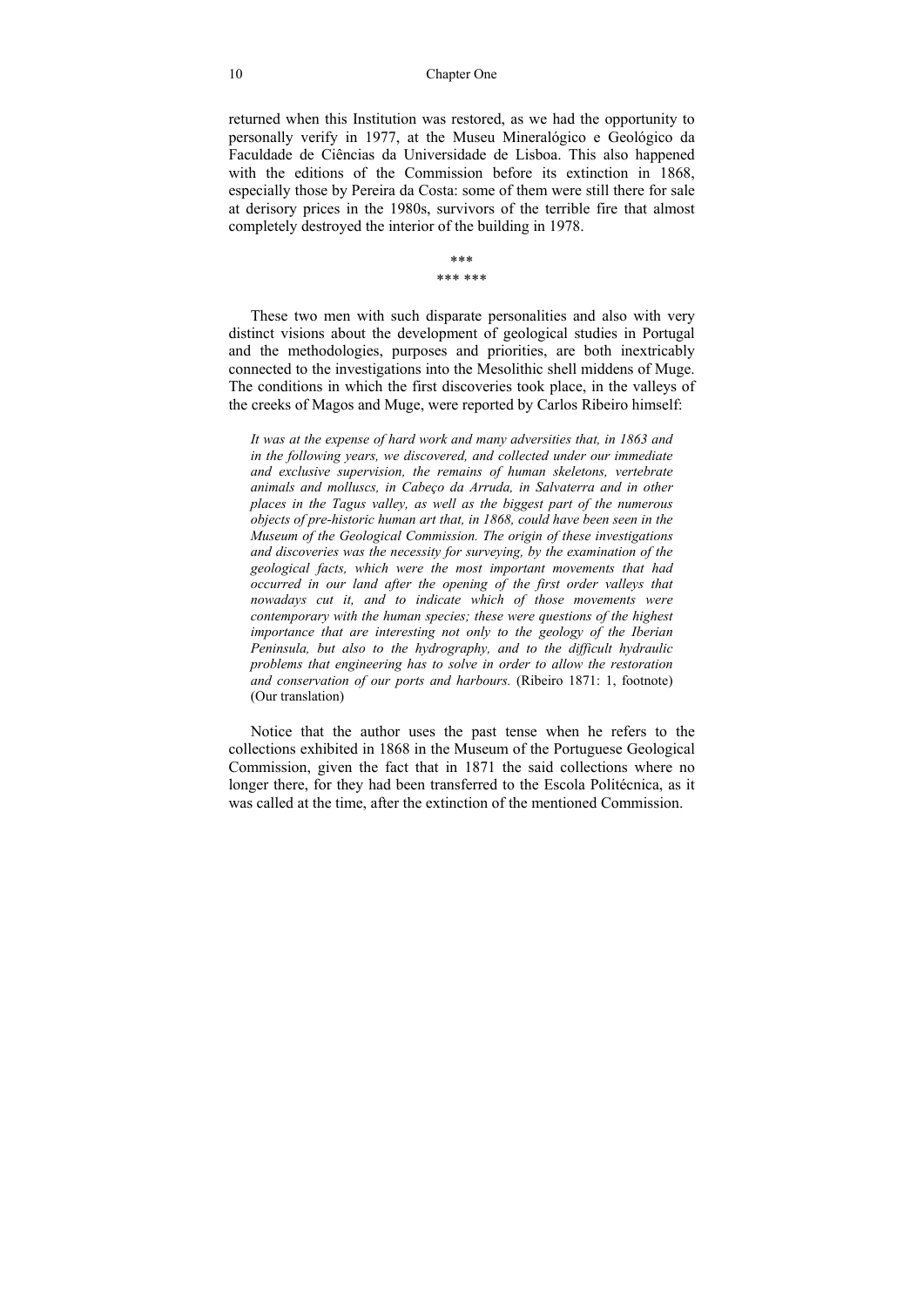The field records of Carlos Ribeiro, published here for the first time, prove that it was on 13 and 14 April 1863 that the first discoveries were made (Fig. 1.3):

er i esto do lado lado d'Atalaya April 13.14 Margin expend a. Dispolpico de Paul dy Mayor editioni...<br>La margini la quiria di Volte le Tijo opp. im Schweter Paul In Major untan un esplanado mui suave sense a Carolon Guint de Saquitation ate Salvaterra; A valle passe & Gaul In Mager c'a morgen director abation e a especia abrapto On alterna relation & margin for 10, 15 no 10 a 15, 3 lo Ao da gta InSardinhor obrace 1. Hil a chevacas & solo mitropan . O no sitio 26 orte opende Cation Schroods compropriedade dos Armiendo Requete de Armin to Rogert para-se comme mesi groude geautisate de payments become has recentes de mistura Com aria solta semi provisiona. Os fragm too n'um tot quantitate geer imbranquium ordo ai manchar ses necumentação à maios ou men mes aquels e una chamunte dovia dover ins quitem migray become for Porentse esta aven on na sugurficie en unto amere measure or na sugarfecie en untrance

Fig. 1.3. Description of the identification of the shellmidden of Arneiro do Roquete (April, 13, 1863). Contemporary handwritten copy of the field notebooks of Carlos Ribeiro, written by himself, in sheets of lined paper.

#### *April 13 and 14*

*Tour to Paul dos Magos* (Magos Marsh) *and the setting of boundaries. The left bank of the Tagus Valley presents itself as a very smooth plain from the Cazal or Quinta do Sargento till Salvaterra. In the valley of Paul de Magos, the right bank is flattened and the left one is abrupt. The relative heights of the bank from the top of the plain to the field are about 10 to 15 metres.*